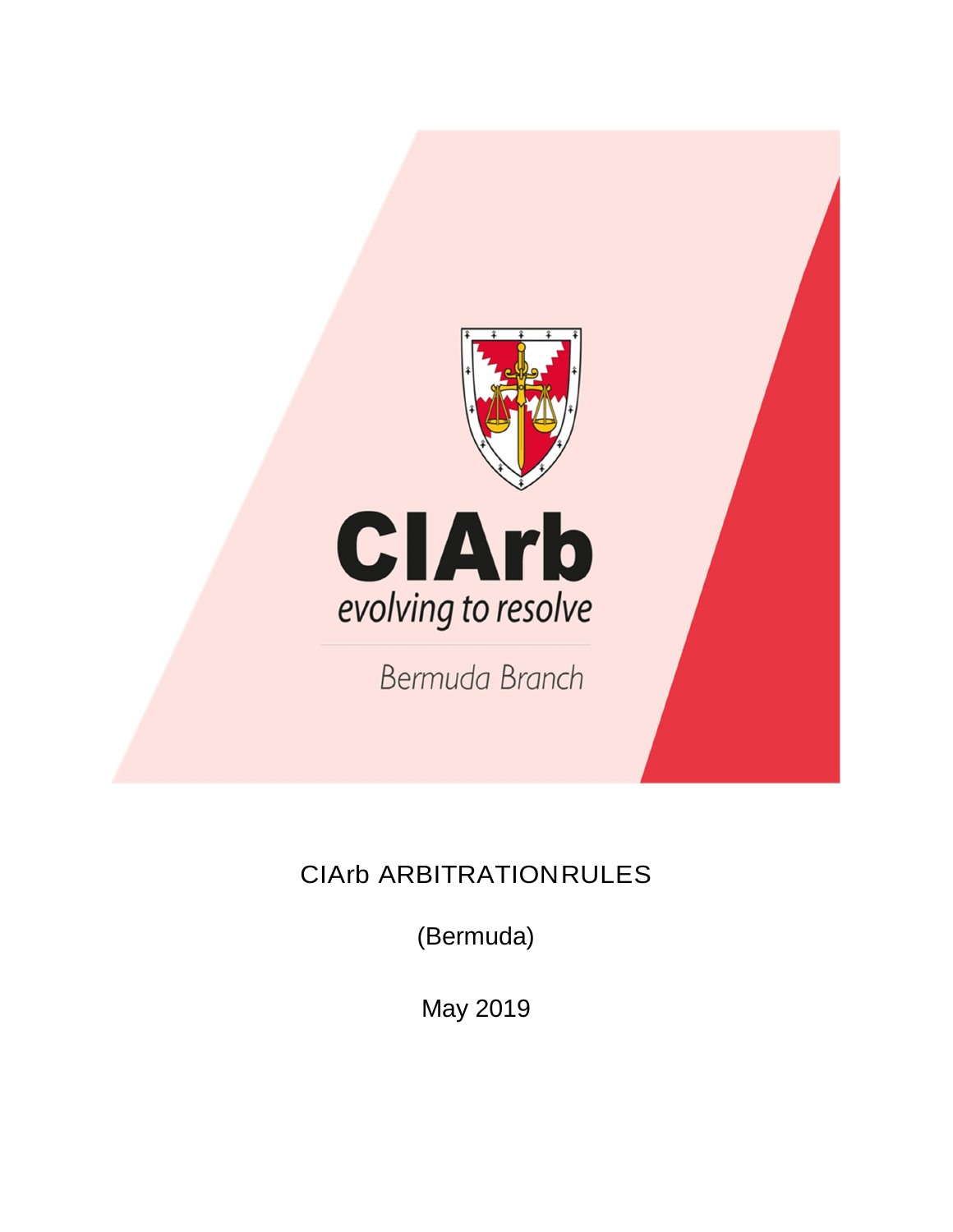Chartered Institute of Arbitrators 12 Bloomsbury Square London, United Kingdom WC1A 2LP T: +44 (0)20 7421 7444 E: info@ciarb.org www.ciarb.org Registered Charity: 803725

The Chartered Institute of Arbitrators is a learned society that works in the public interest to promote and facilitate the use of Alternative Dispute Resolution (ADR) mechanisms. Founded in 1915 and with a Royal Charter granted in 1979, it is a UK- based membership charity that has gained international presence in more than 100 countries and has more than 14,000 professionally qualified members around the world. The Bermuda Branch has been in operation since 1996. While the Chartered Institute of Arbitrators has used its best efforts in preparing this publication, it makes no representations or warranties with respect to the accuracy or completeness of its content and specifically disclaims any implied warranties of merchantability or fitness for a particular purpose.

All rights are reserved. No part of this publication may be reproduced, stored in a retrieval system or transmitted in any form or by any means, electronic, mechanical, photocopying, recording or otherwise, without the prior permission in writing of the Chartered Institute of Arbitrators. Enquiries concerning the reproduction outside the scope of these rules should be sent to the Chartered Institute of Arbitrators' Department of Research & Academic Affairs.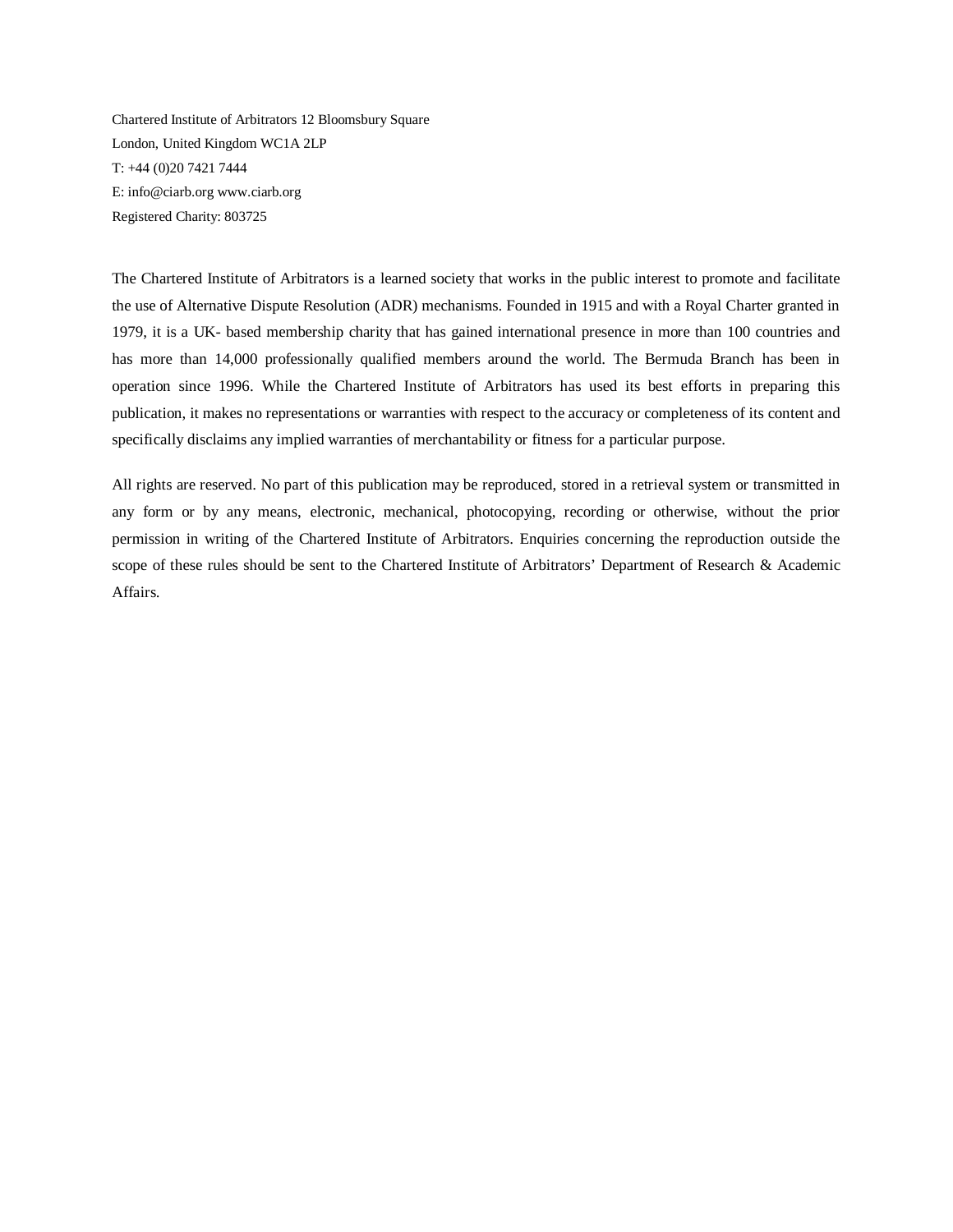# TABLE OF CONTENTS

| Section I. Introductory rules                    |  |  |  |
|--------------------------------------------------|--|--|--|
|                                                  |  |  |  |
|                                                  |  |  |  |
|                                                  |  |  |  |
|                                                  |  |  |  |
|                                                  |  |  |  |
|                                                  |  |  |  |
| Section II. Composition of the arbitral tribunal |  |  |  |
|                                                  |  |  |  |
|                                                  |  |  |  |
|                                                  |  |  |  |
|                                                  |  |  |  |
|                                                  |  |  |  |
|                                                  |  |  |  |
| Section III. Arbitral proceedings                |  |  |  |
|                                                  |  |  |  |
|                                                  |  |  |  |
|                                                  |  |  |  |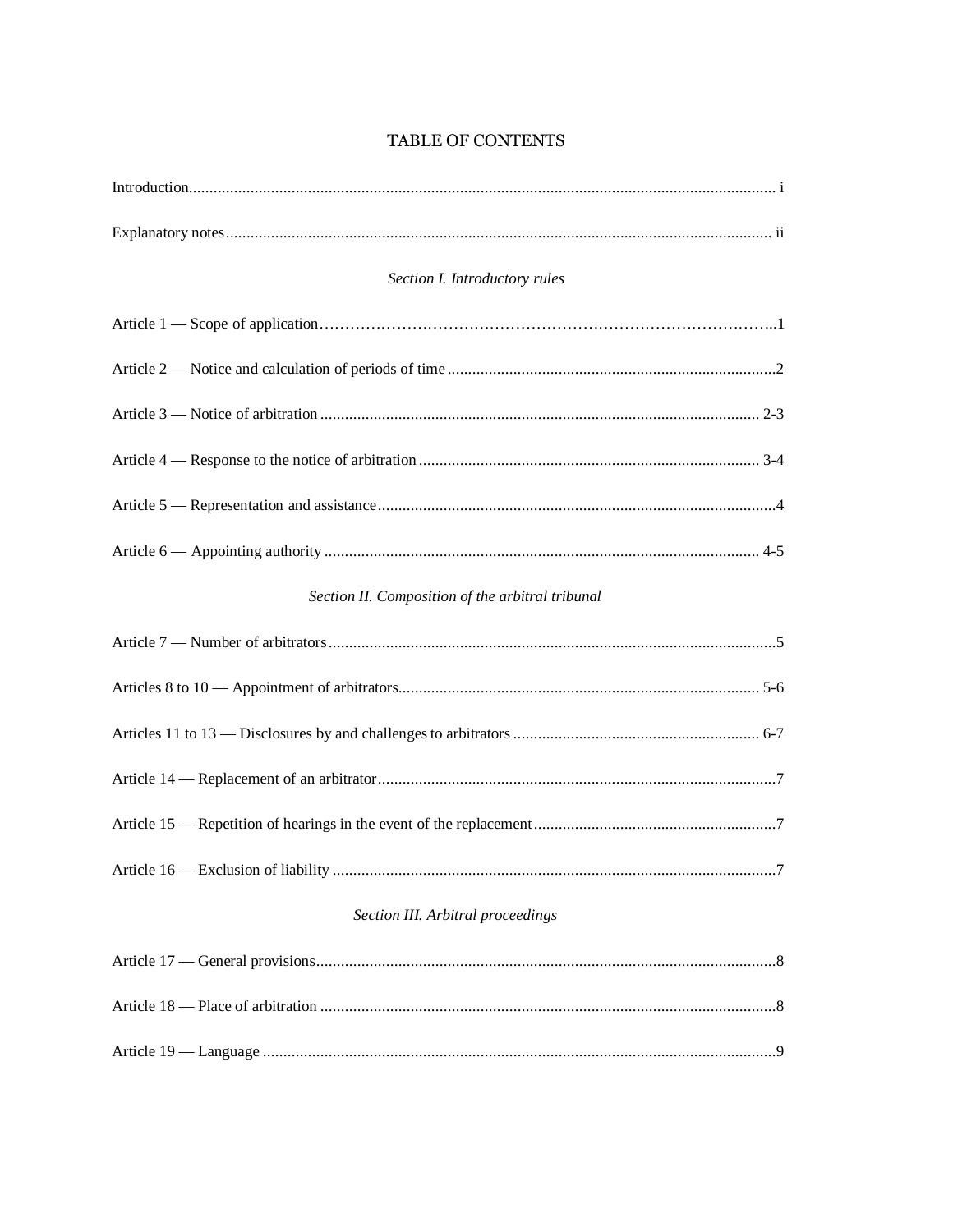# $Table\ of\ Contents$

# Section IV. The award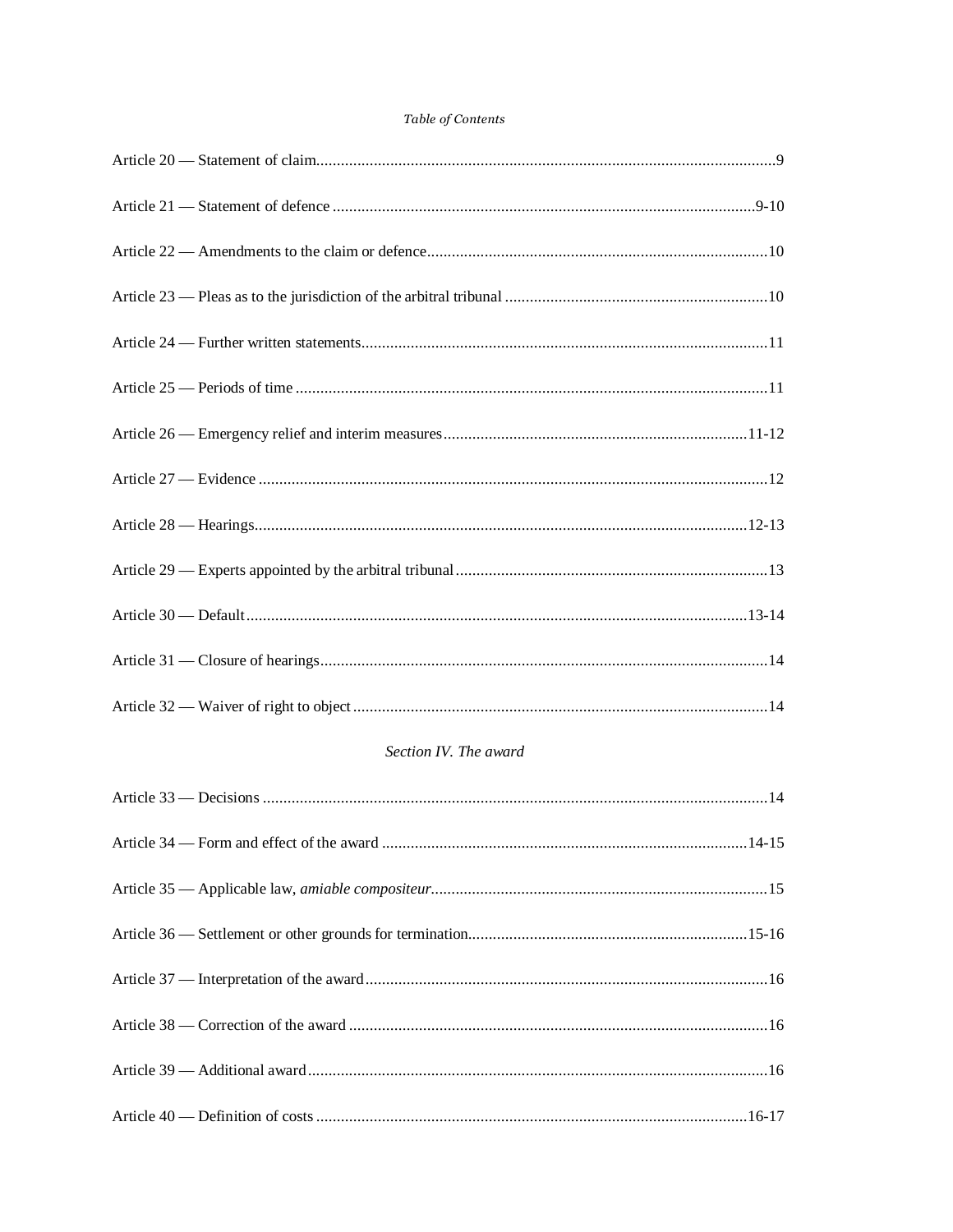# *Table of Contents*

# *Appendix*

| Matters for potential consideration by the parties and the |  |
|------------------------------------------------------------|--|
|                                                            |  |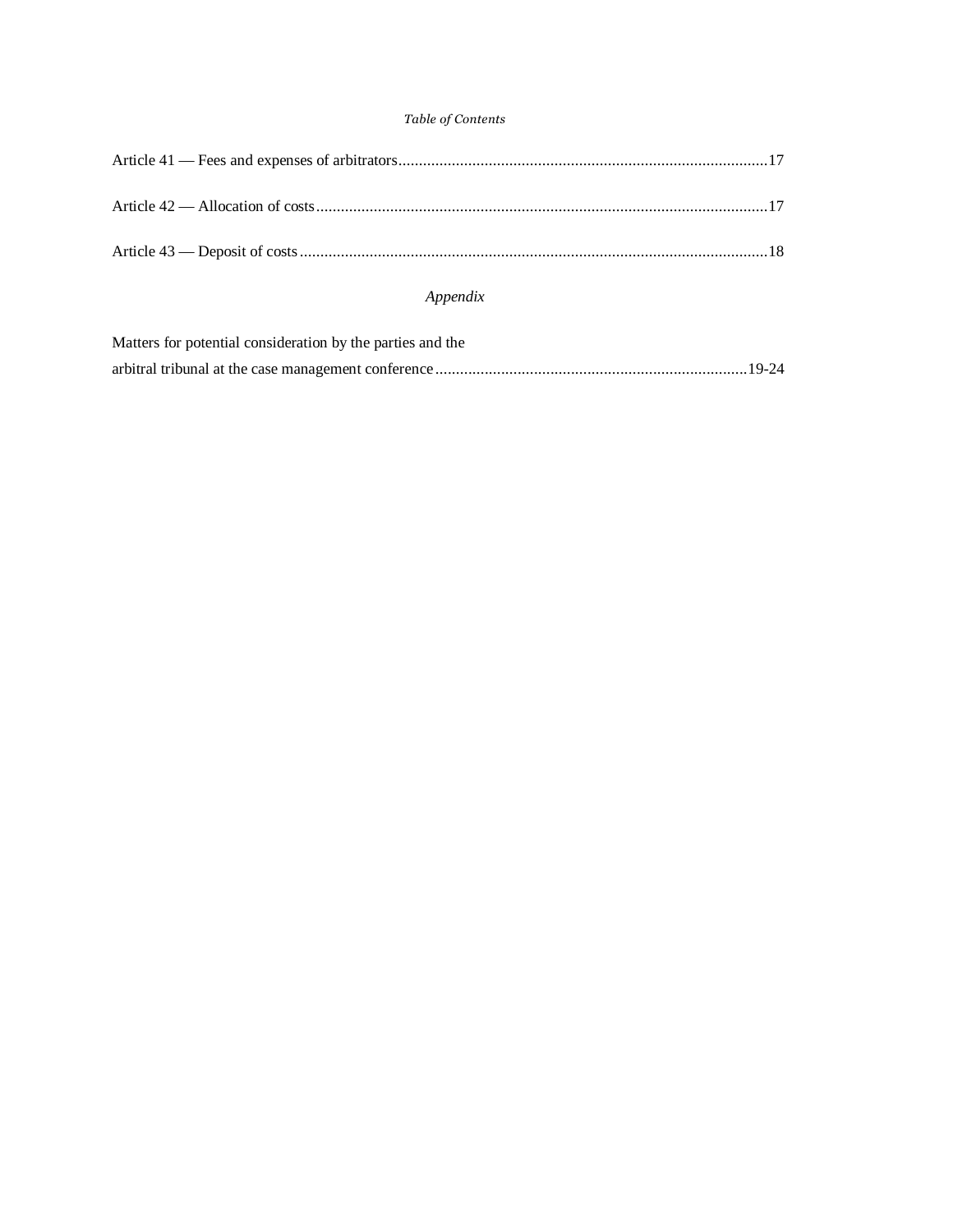# **CIArb ARBITRATION RULES (BERMUDA)**

# **INTRODUCTION**

The Chartered Institute of Arbitrators ("CIArb") last revised its Arbitration Rules in 2000. When considering how to update its rules, the CIArb recognised that the 2010 version of the UNCITRAL Arbitration Rules ("UNCITRAL Rules") provide a comprehensive set of procedural rules which are widely used for *ad hoc* international arbitrations and which can be adopted by arbitral institutions who wish to act as appointing authority.

The CIArb has decided that, instead of drafting a completely new set of rules, it would adopt the UNCITRAL Rules with itself as the appointing authority. The CIArb Bermuda Rules have further adapted the UNCITRAL Rules to include waiver of the parties' right of appeal and a checklist of suggested matters to be considered at the case management conference but have not included emergency arbitrator provisions.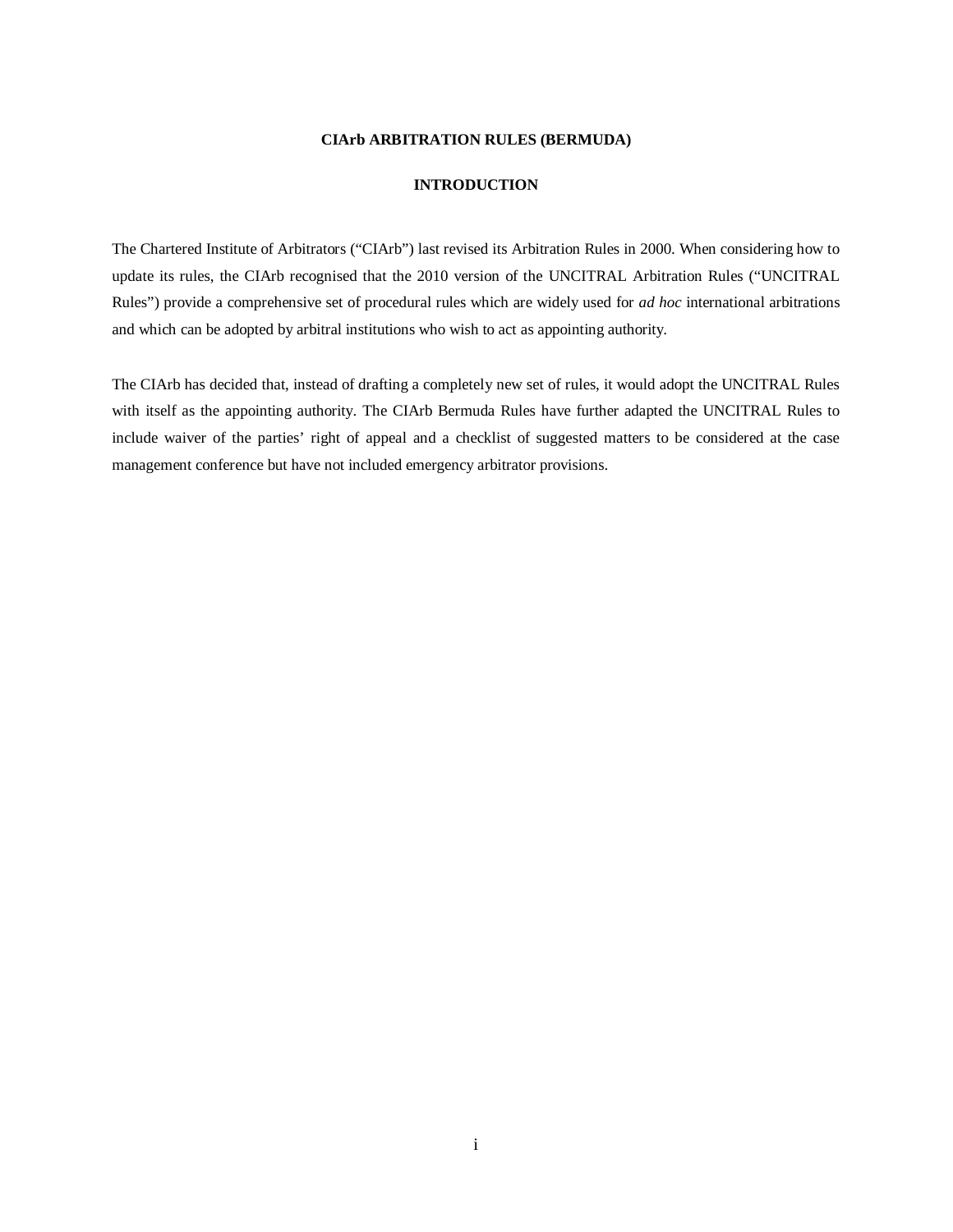# **EXPLANATORY NOTES**

1 — Scope of application

The CIArb Arbitration (Bermuda) Rules may be adopted in an arbitration agreement entered into at any time before or after a dispute has arisen, which provides that any dispute between the parties shall be referred to arbitration in accordance with these Rules.

2 — Services offered by the CIArb

The CIArb Arbitration (Bermuda) Rules stipulate that the CIArb will be the appointing authority. Each request for the appointment of an arbitrator pursuant to these Rules must be accompanied by a non- refundable fee.\* The CIArb shall not proceed with the appointment unless the specified payment has been received.

\* For current fees, please refer to the CIArb's website.

3 — Applications

Applications for the appointment of an arbitrator may be submitted by email to the Appointments Committee of the Chartered Institute of Arbitrators (Bermuda Branch), which will make the appointment following consultation with the DAS (defined below).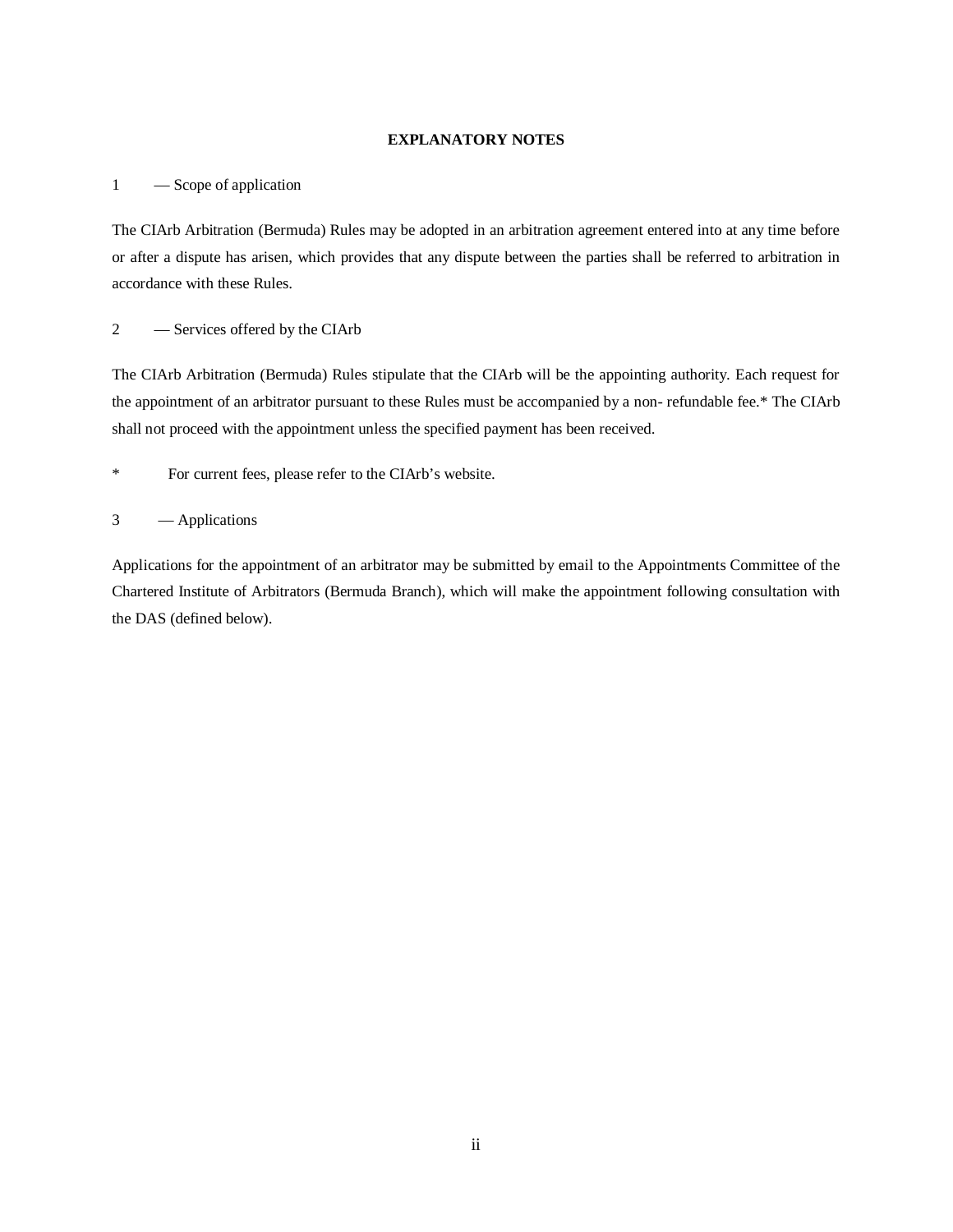#### CIArb ARBITRATION (BERMUDA) RULES

#### **Section I. Introductory rules**

#### **Article 1 — Scope of application**

- 1. Where parties have agreed that disputes between them in respect of a defined legal relationship, whether contractual or not, shall be referred to arbitration under the CIArb Arbitration (Bermuda) Rules ("the Rules") then such disputes shall be settled in accordance with these Rules subject to such modification as the parties may agree.
- 2. These Rules shall come into force on 14 May 2019.
- 3. These Rules shall govern the arbitration except that, where any of these Rules are in conflict with a provision of the law applicable to the arbitration from which the parties cannot derogate, such a provision shall prevail.
- 4. All communications with and applications to the CIArb under these Rules shall be in English. The CIArb may request from the parties a translation of any document written in a language other than English, where such document is required for the CIArb to fulfil its mandate under these Rules.
- 5. In these Rules:
	- a) "arbitral tribunal" or "tribunal" includes one or more arbitrators;
	- b) "award" includes, *inter alia*, an interim, partial, costs or final award;
	- c) "CIArb" means the "Chartered Institute of Arbitrators (Bermuda Branch)". The functions of the CIArb under the arbitration agreement shall be performed in its name by the Chairperson or the Selections Committee of the CIArb;
	- d) "claim" or "claims" includes any claim, counterclaim, or claim for set-off by any party against any other party;
	- e) "DAS" means "Dispute Appointment Service of the Chartered Institute of Arbitrators";
	- f) "party" or "parties" includes claimants, respondents and other persons subject to the jurisdiction of the tribunal; and
	- g) "place of arbitration" means the seat of arbitration.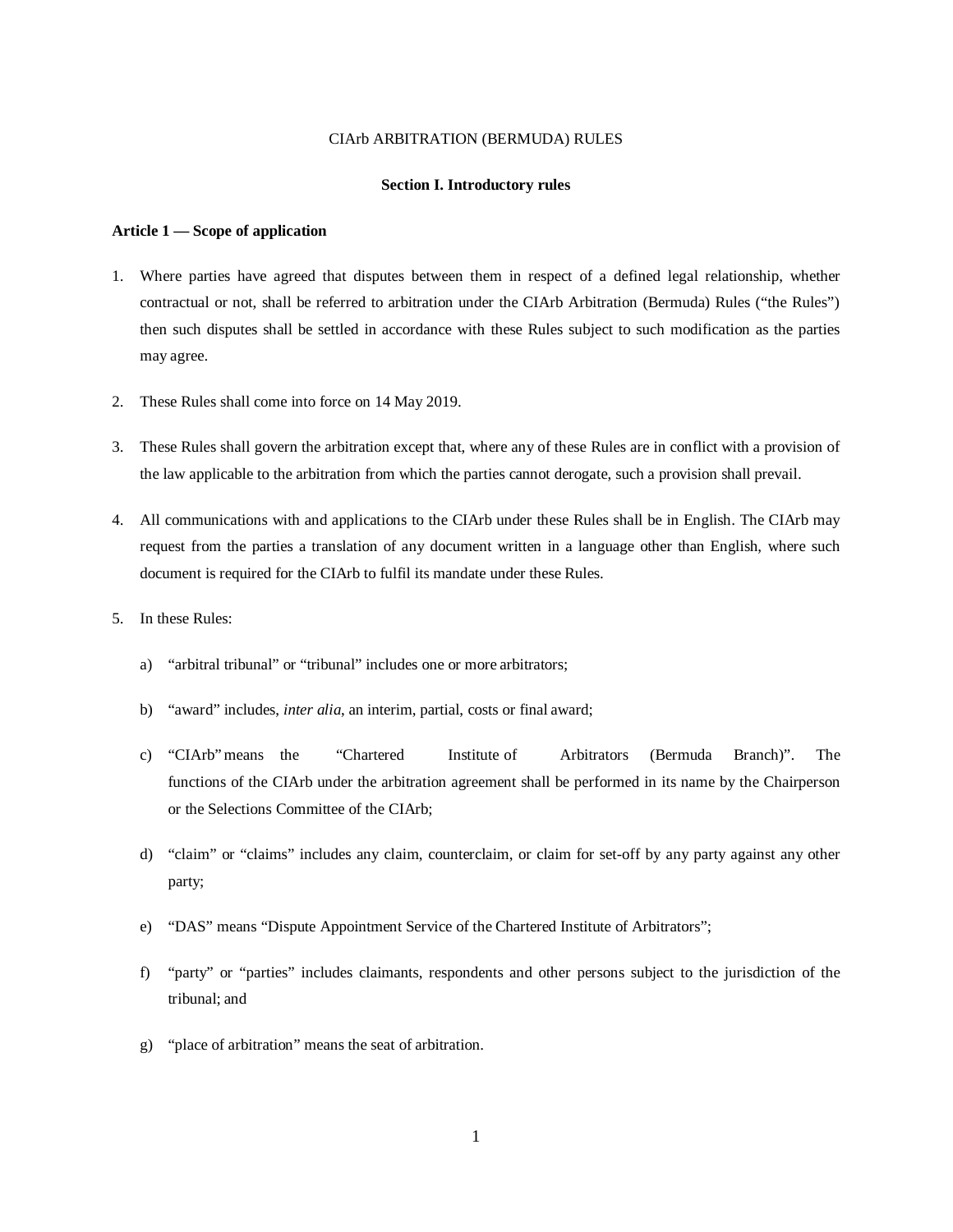#### **Article 2 — Notice and calculation of periods of time**

- 1. A notice, including a notification, communication or proposal, may be transmitted by any means of communication that provides or allows for a record of its transmission.
- 2. If an address has been designated by a party specifically for this purpose or authorised by the arbitral tribunal, any notice shall be delivered to that party at that address, and if so delivered shall be deemed to have been received. Delivery by electronic means such as facsimile or e-mail may only be made to an address so designated or authorised.
- 3. In the absence of such designation or authorisation, a notice is:
	- a) received if it is physically delivered to the addressee; or
	- b) deemed to have been received if it is delivered at the place of business, habitual residence or mailing address of the addressee.
- 4. If, after reasonable efforts, delivery cannot be effected in accordance with paragraphs 2 or 3, a notice is deemed to have been received if it is sent to the addressee's last-known place of business, habitual residence or mailing address by registered letter or any other means that provides a record of delivery or of attempted delivery.
- 5. A notice shall be deemed to have been received on the day it is delivered in accordance with paragraphs 2, 3 or 4, or attempted to be delivered in accordance with paragraph 4. A notice transmitted by electronic means is deemed to have been received on the day it is sent, except that a notice of arbitration so transmitted is only deemed to have been received on the day when it reaches the addressee's electronic address.
- 6. For the purpose of calculating a period of time under these Rules, such period shall begin to run on the day following the day when a notice is received. If the last day of such period is an official holiday or a nonbusiness day at the residence or place of business of the addressee, the period is extended until the first business day which follows. Official holidays or non-business days occurring during the running of the period of time are included in calculating the period.

#### **Article 3 — Notice of arbitration**

- 1. The party or parties initiating recourse to arbitration (hereinafter called the "claimant") shall communicate to the other party or parties (hereinafter called "the respondent") a notice of arbitration.
- 2. Arbitral proceedings shall be deemed to commence on the date on which the notice of arbitration is received by the respondent.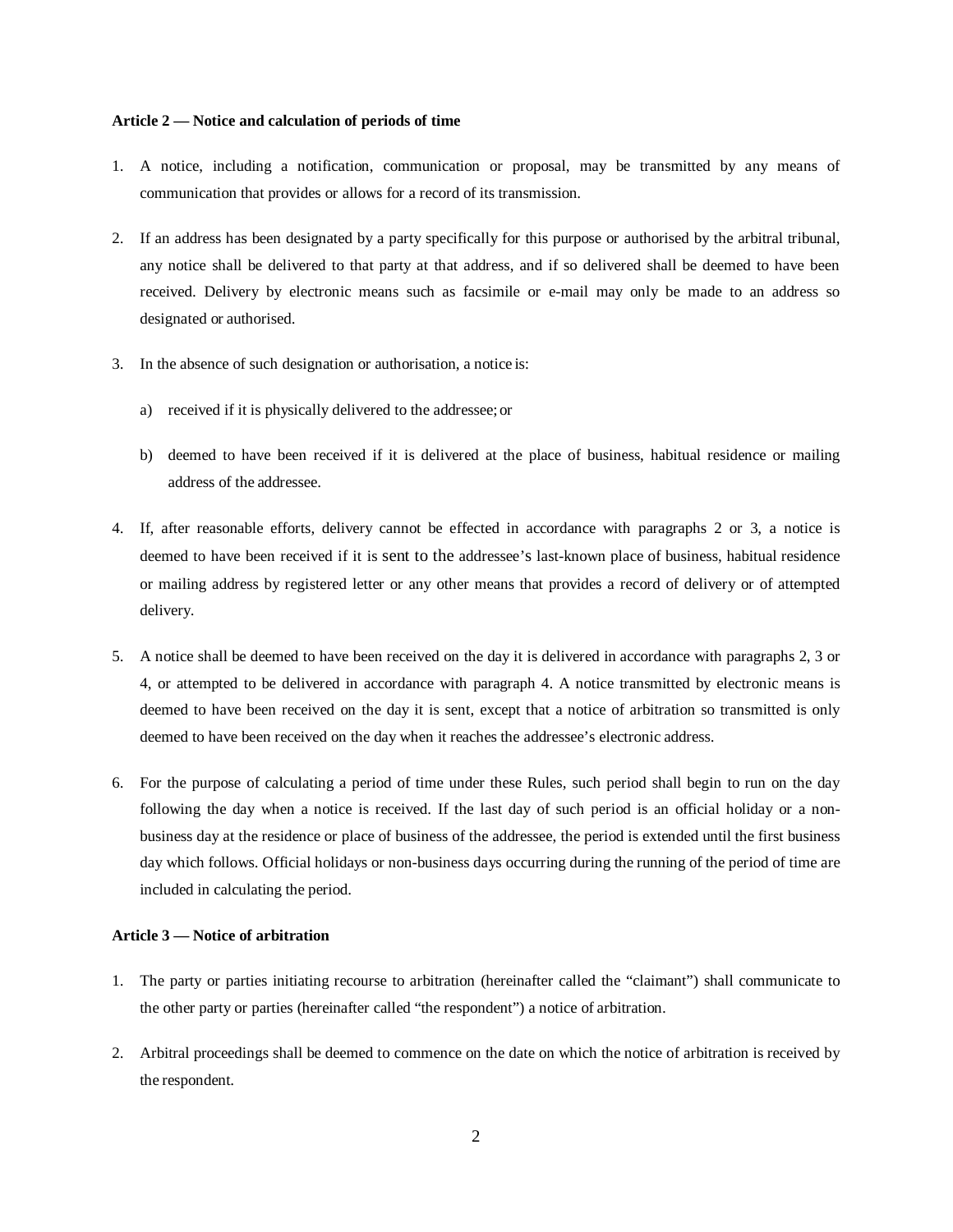- 3. The notice of arbitration shall include the following:
	- a) a demand that the dispute be referred to arbitration;
	- b) the names and contact details of the parties;
	- c) identification of the arbitration agreement that is invoked;
	- d) identification of any contract or other legal instrument out of or in relation to which the dispute arises or, in the absence of such contract or instrument, a brief description of the relevant relationship;
	- e) a brief description of the claim and an indication of the amount involved, if any;
	- f) the relief or remedy sought; and
	- g) a proposal as to the number of arbitrators, language and place of arbitration, if the parties have not previously agreed thereon.
- 4. The notice of arbitration may also include:
	- a) a proposal for the appointment of a sole arbitrator referred to in article 8, paragraph 1;
	- b) notification of the appointment of an arbitrator referred to in article 9 or 10.
- 5. The constitution of the arbitral tribunal shall not be hindered by any controversy with respect to the sufficiency of the notice of arbitration, which shall be finally resolved by the arbitral tribunal.

#### **Article 4 — Response to the notice of arbitration**

- 1. Within 30 days of the receipt of the notice of arbitration, the respondent shall communicate to the claimant a response to the notice of arbitration, which shall include:
	- a) the name and contact details of each respondent; and
	- b) a response to the information set forth in the notice of arbitration, pursuant to article 3, paragraphs 3 (c) to (g).
- 2. The response to the notice of arbitration may also include:
	- a) any plea that an arbitral tribunal to be constituted under these Rules lacks jurisdiction;
	- b) a proposal for the appointment of a sole arbitrator referred to in article 8, paragraph 1;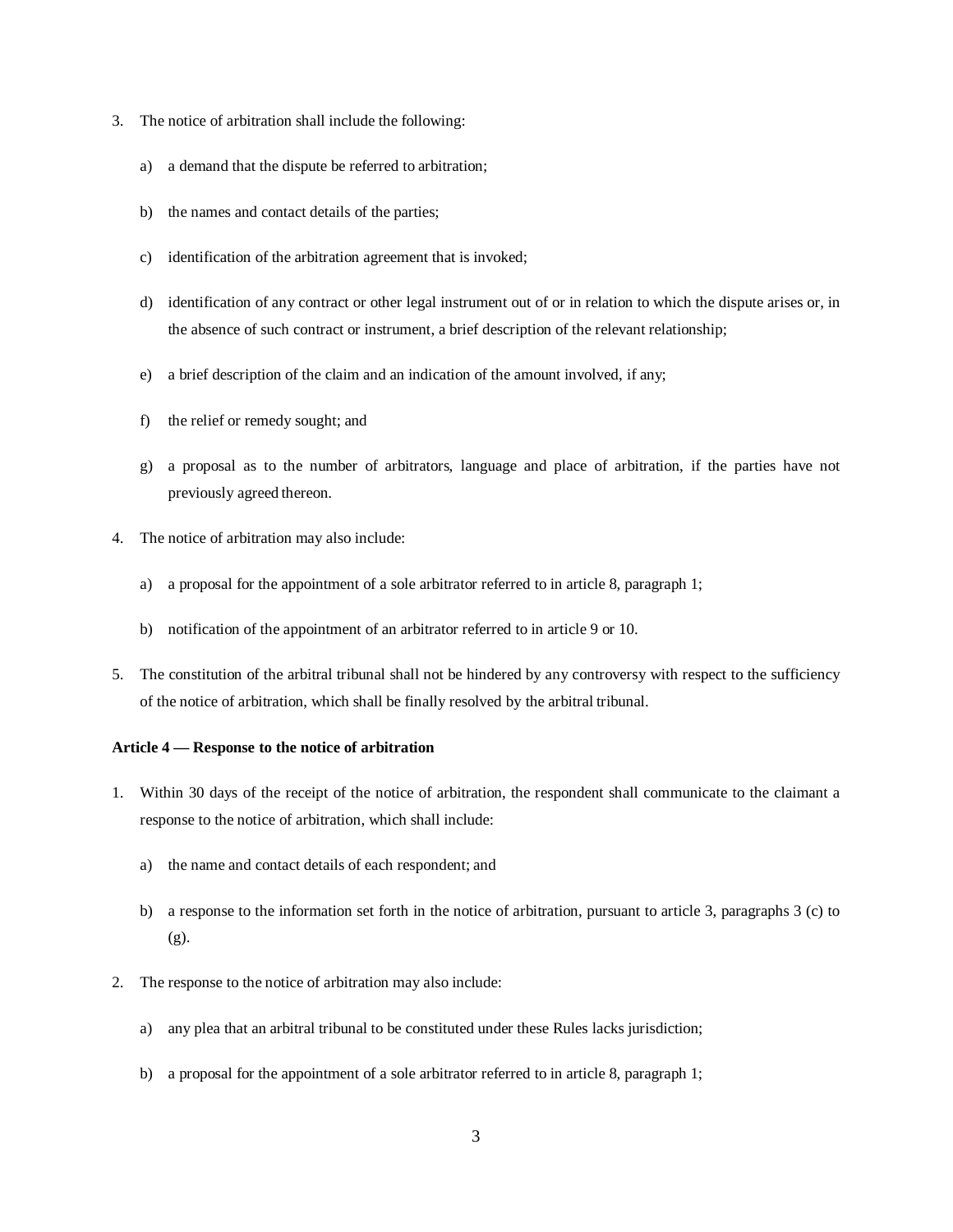- c) notification of the appointment of an arbitrator referred to in article 9 or 10;
- d) a brief description of counterclaims or claims for the purpose of a set-off, if any, including where relevant, an indication of the amounts involved, and the relief or remedy sought;
- e) a notice of arbitration in accordance with article 3 in case the respondent formulates a claim against a party to the arbitration agreement other than the claimant.
- 3. The constitution of the arbitral tribunal shall not be hindered by any controversy with respect to the respondent's failure to communicate a response to the notice of arbitration, or an incomplete or late response to the notice of arbitration, which shall be finally resolved by the arbitral tribunal.

#### **Article 5 — Representation and assistance**

Each party may be represented or assisted by persons chosen by it. The names and addresses of such persons must be communicated to all parties and to the arbitral tribunal. Such communication must specify whether the appointment is being made for the purposes of representation or assistance. Where a person is to act as a representative of a party, the arbitral tribunal, on its own initiative or at the request of any party, may at any time require proof of authority granted to the representative in such a form as the arbitral tribunal may determine.

# **Article 6 — Appointing authority**

- 1. Unless otherwise agreed by the parties, the CIArb shall perform the functions of the appointing authority.
- 2. The CIArb shall be entitled to charge administrative fees for its services as set out in Appendix III to these Rules as in force at the date of commencement of the arbitration and any amendment thereto or substitution thereof during the course of the arbitration.
- 3. In exercising its functions under these Rules, the CIArb may require from any party and the arbitrators the information it deems necessary and it shall give the parties and, where appropriate, the arbitrators, an opportunity to present their views in any manner it considers appropriate. All such communications to and from the CIArb shall also be provided by the sender to all other parties.
- 4. Any party wishing to request the CIArb to appoint an shall complete the relevant application form available on the CIArb's website and send it to the CIARB by hand or by email to the email address referred to in the application form. The request shall be accompanied by copies of the notice of arbitration and, if it exists, any response to the notice of arbitration and any other relevant documents or information specified in the application form.
- 5. The CIArb shall have regard to such considerations that are likely to secure the appointment of an impartial and independent arbitrator and shall take into account the advisability of appointing an arbitrator of a nationality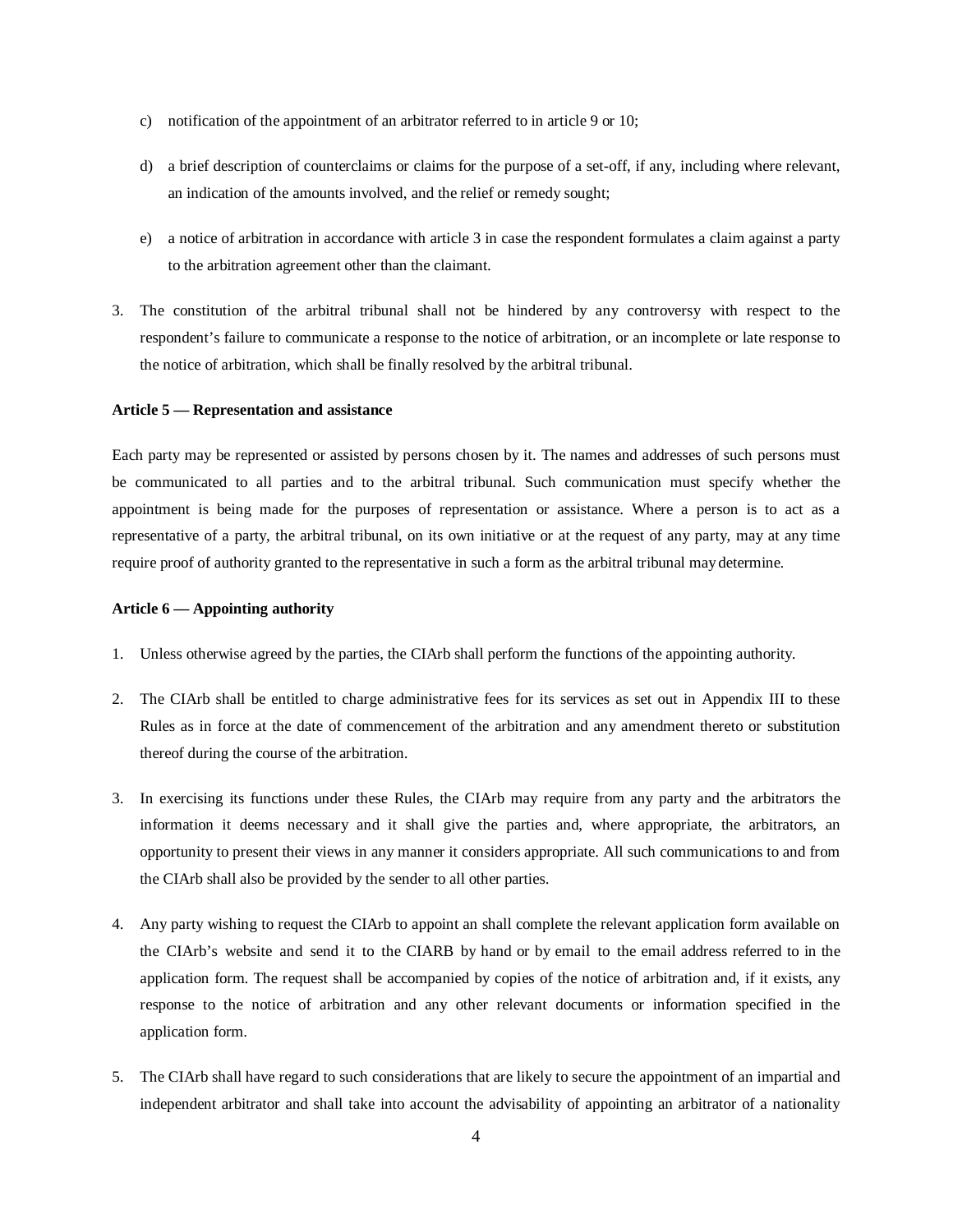other than the nationalities of the parties.

#### **Section II. Composition of the arbitral tribunal**

#### **Article 7 — Number of arbitrators**

- 1. If the parties have not previously agreed on the number of arbitrators, and if within 30 days after the receipt by the respondent of the notice of arbitration the parties have not agreed that there shall be only one arbitrator, three arbitrators shall be appointed.
- 2. Notwithstanding paragraph 1, if no other parties have responded to a party's proposal to appoint a sole arbitrator within the time limit provided for in paragraph 1 and the party or parties concerned have failed to appoint a second arbitrator in accordance with article 9 or 10, the CIArb may, at the request of a party, appoint a sole arbitrator pursuant to the procedure provided for in article 8, paragraph 2, if it determines that, in view of the circumstances of the case, this is more appropriate.

#### **Appointment of arbitrators (articles 8 to 10)**

# **Article 8**

- 1. If the parties have agreed that a sole arbitrator is to be appointed and if within 30 days after receipt by all other parties of a proposal for the appointment of a sole arbitrator the parties have not reached agreement thereon, a sole arbitrator shall, at the request of a party, be appointed by the CIArb.
- 2. The CIArb shall appoint the sole arbitrator as promptly as possible. In making the appointment, the CIArb shall use the following list- procedure, unless the parties agree that the list-procedure should not be used or unless the CIArb determines in its discretion that the use of the list-procedure is not appropriate for the case:
	- a) the CIArb shall communicate to each of the parties an identical list containing at least three names;
	- b) within 15 days following receipt of the list, each party shall return the list to the CIArb after having deleted the name or names to which it objects and numbered the remaining names on the list in the order of its preference;
	- c) after the expiration of the above period, the CIArb shall make its appointment from among the names approved on the lists returned to it and in accordance with the order of preference indicated by the parties;
	- d) if for any reason the appointment cannot be made according to this procedure, the CIArb may repeat the procedure or appoint the arbitrator without further recourse to the parties.
- 3. The request to appoint an arbitrator submitted to the CIArb shall be accompanied by payment of the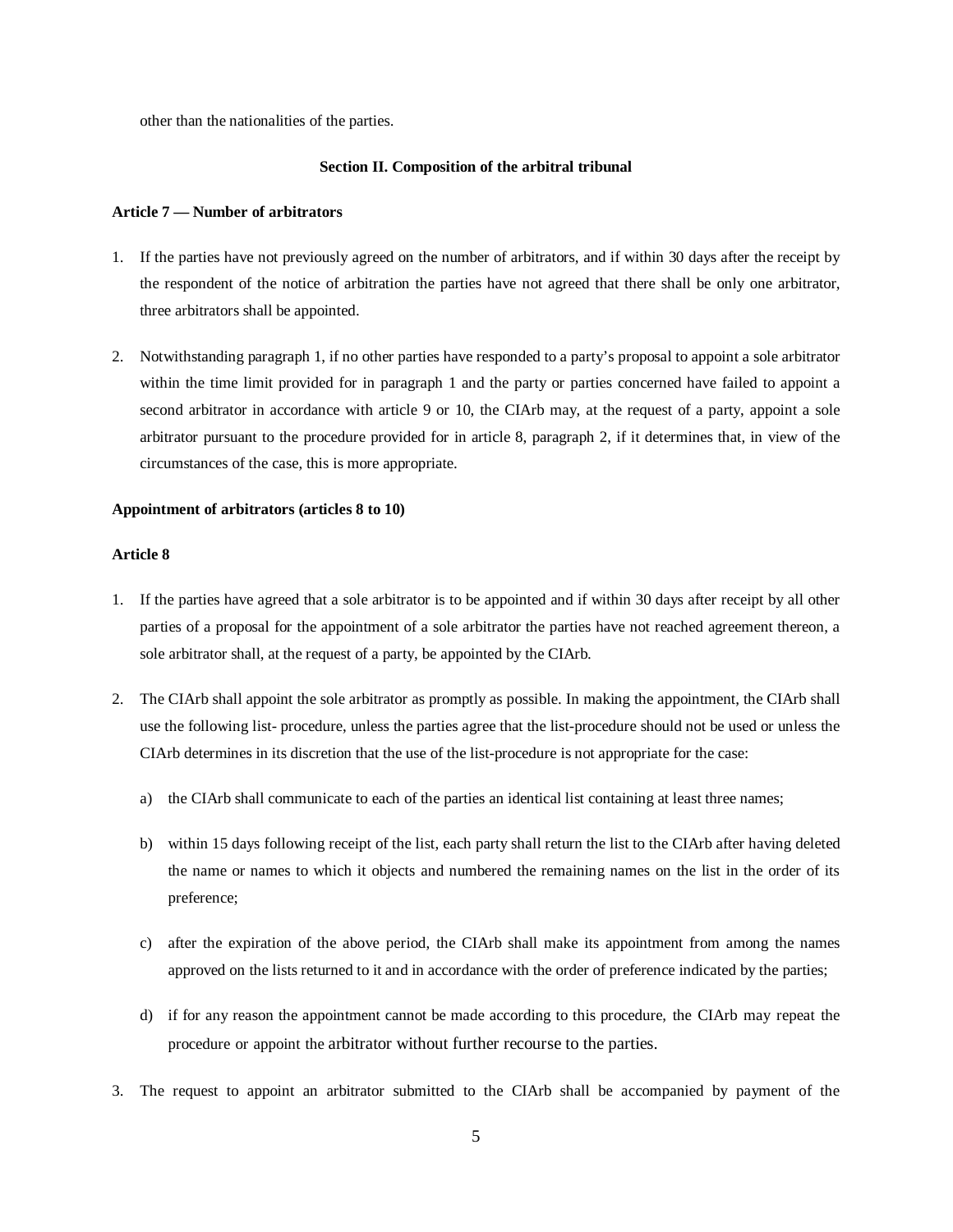appointment fee, by cheque or transfer to the bank account of the CIArb, as required in Appendix III in force on the date when the request is filed with the CIArb. If the applicant fails to pay the required fee upon filing a request for appointment of an arbitrator or any deadline set by the CIArb, the CIArb shall decline to proceed with the request and shall inform the parties that it has closed the file without prejudice to the claimant's right to submit the same claim(s) at a later stage. The appointment fee is not refundable.

4. Arbitrators are usually selected from the CIArb's Bermuda Panel of Arbitrators after consultation with the DAS. However, the CIArb may appoint an arbitrator who is not on the CIArb's Bermuda Panel of Arbitrators if it considers, in its sole discretion, that it is appropriate to do so.

#### **Article 9**

- 1. If three arbitrators are to be appointed, each party shall appoint one arbitrator. The two arbitrators thus appointed shall choose the third arbitrator who will act as the presiding arbitrator of the arbitral tribunal.
- 2. If within 30 days after the receipt of a party's notification of the appointment of an arbitrator the other party has not notified the first party of the arbitrator it has appointed, the first party may request the CIArb to appoint the second arbitrator.
- 3. If within 30 days after the appointment of the second arbitrator the two arbitrators have not agreed on the presiding arbitrator, the presiding arbitrator shall be appointed by the CIArb in the same way as a sole arbitrator would be appointed under article 8.

# **Article 10**

- 1. For the purposes of article 9, paragraph 1, where three arbitrators are to be appointed and there are multiple parties as claimant or as respondent, unless the parties have agreed to another method of appointment of arbitrators, the multiple parties jointly, whether as claimant or as respondent, shall appoint an arbitrator.
- 2. If the parties have agreed that the arbitral tribunal is to be composed of a number of arbitrators other than one or three, the arbitrators shall be appointed according to the method agreed upon by the parties.
- 3. In the event of any failure to constitute the arbitral tribunal under these Rules, the CIArb shall, at the request of any party, constitute the arbitral tribunal and, in doing so, may revoke any appointment already made and appoint or reappoint each of the arbitrators and designate one of them as the presiding arbitrator.

#### **Disclosures by and challenges to arbitrators (articles 11 to 13)**

# **Article 11**

When a person is approached in connection with his or her possible appointment as an arbitrator, he or she shall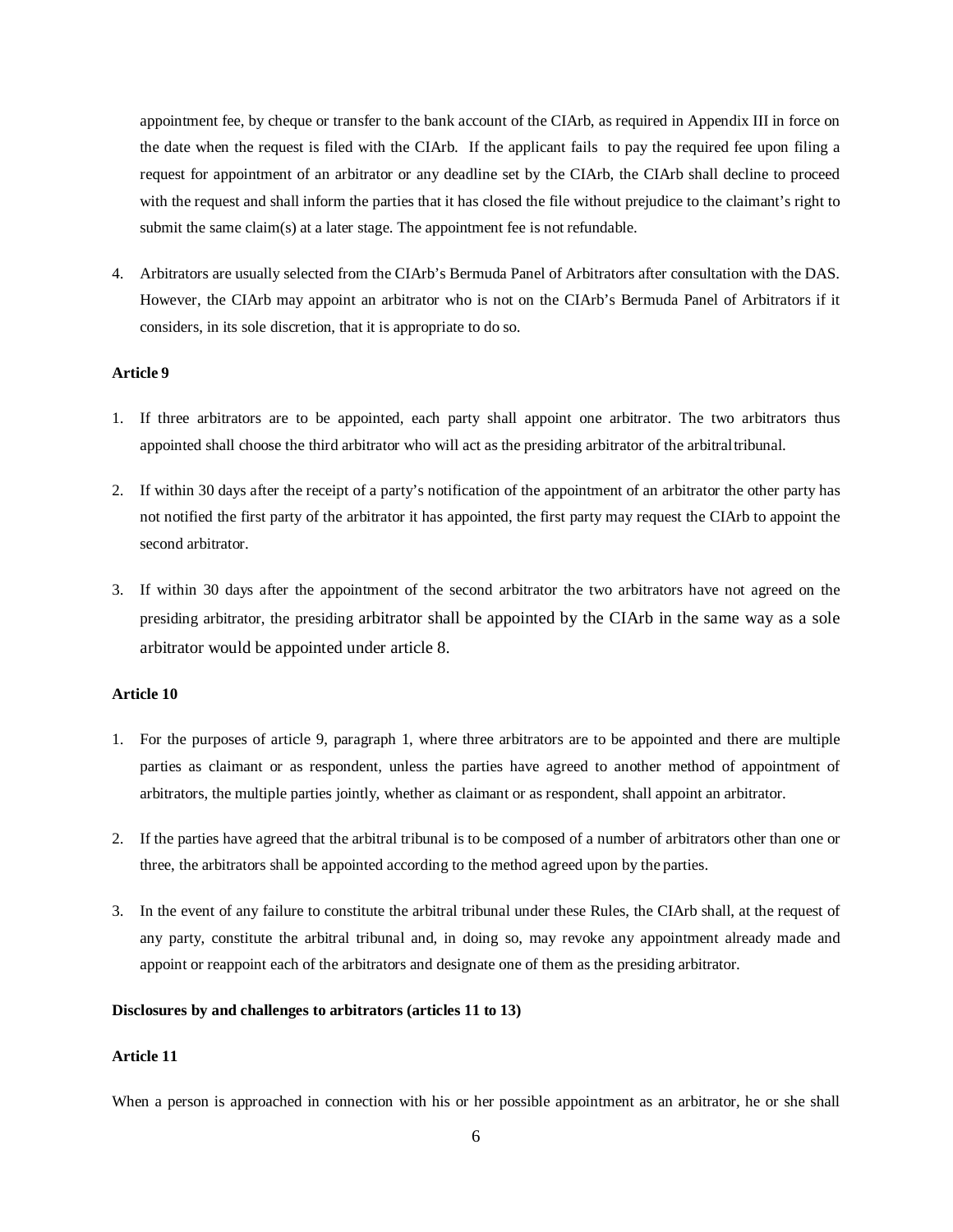disclose any circumstances likely to give rise to justifiable doubts as to his or her impartiality or independence. An arbitrator, from the time of his or her appointment and throughout the arbitral proceedings, shall without delay disclose any such circumstances to the parties and the other arbitrators unless they have already been informed by him or her of these circumstances.

# **Article 12**

- 1. Any arbitrator may be challenged if circumstances exist that give rise to justifiable doubts as to the arbitrator's impartiality or independence.
- 2. A party may challenge the arbitrator appointed by it only for reasons of which it becomes aware after the appointment has been made.

# **Article 13**

A party that intends to challenge an arbitrator shall utilize the statutory provisions contained in the Arbitration Act 1986 or the Bermuda International Conciliation and Arbitration Act 1993 as applicable.

#### **Article 14 — Replacement of an arbitrator**

- 1. Subject to paragraph 2, in any event where an arbitrator has to be replaced during the course of the arbitral proceedings, a substitute arbitrator shall be appointed or chosen pursuant to the procedure provided for in articles 8 to 11 that was applicable to the appointment or choice of the arbitrator being replaced. This procedure shall apply even if during the process of appointing the arbitrator to be replaced, a party had failed to exercise its right to appoint or to participate in the appointment.
- 2. If, at the request of a party, the CIArb determines that, in view of the exceptional circumstances of the case, it would be justified for a party to be deprived of its right to appoint a substitute arbitrator, the CIArb may, after giving an opportunity to the parties and the remaining arbitrators to express their views, appoint the substitute arbitrator.

#### **Article 15 — Repetition of hearings in the event of the replacement of an arbitrator**

If an arbitrator is replaced, the proceedings shall resume at the stage where the arbitrator who was replaced ceased to perform his or her functions, unless the arbitral tribunal decides otherwise.

#### **Article 16 — Exclusion of liability**

Save for intentional wrongdoing, the parties waive, to the fullest extent permitted under the applicable law, any claim against the arbitral tribunal, the CIArb, including the Chairperson, the DAS and its employees, and any person appointed by the arbitral tribunal based on any act or omission in connection with the arbitration.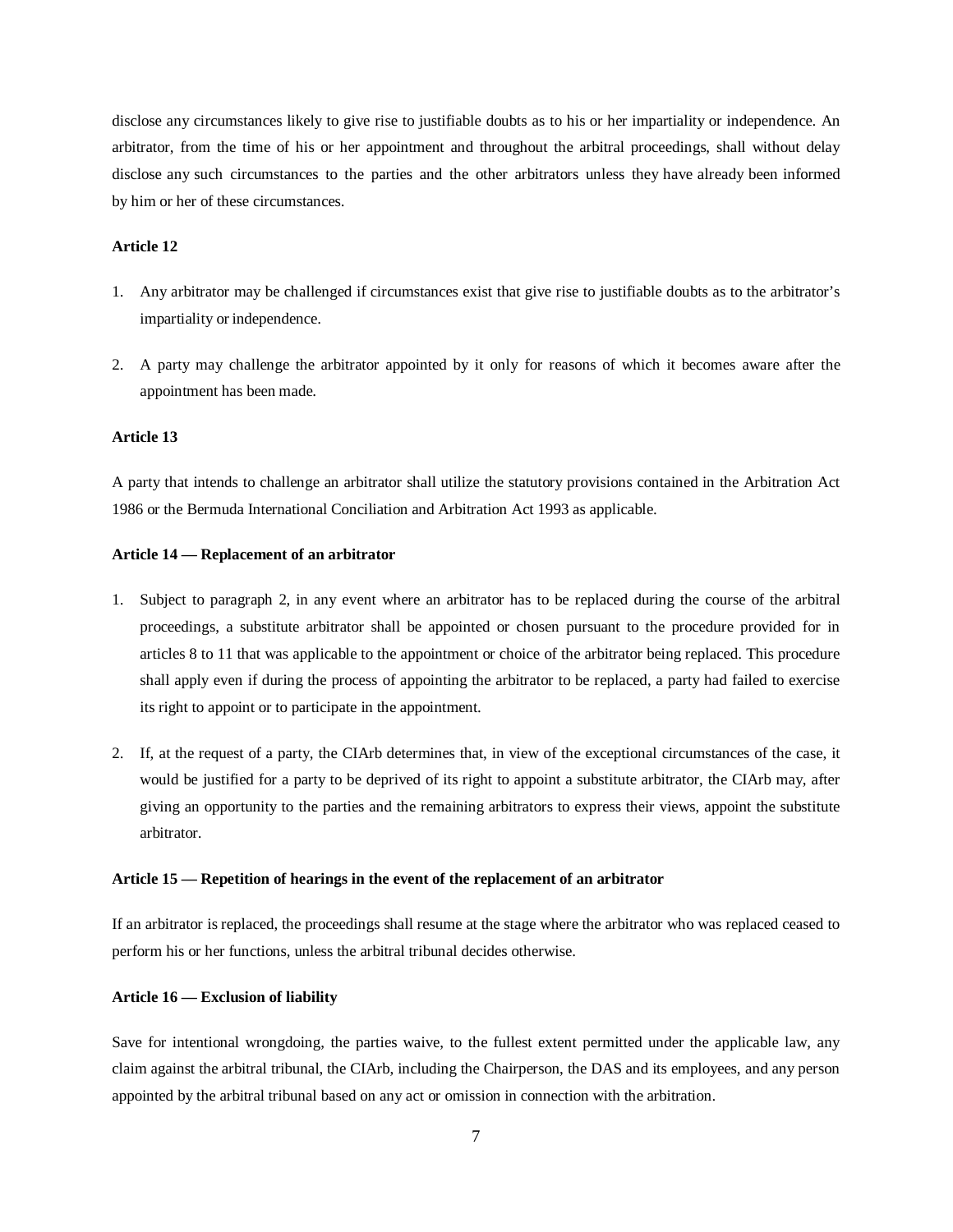#### **Section III. Arbitral proceedings**

#### **Article 17 — General provisions**

1. Subject to these Rules, the arbitral tribunal may conduct the arbitration in such manner as it considers appropriate, provided that the parties are treated with equality and that at an appropriate stage of the proceedings each party is given a reasonable opportunity of presenting its case. The arbitral tribunal, in exercising its discretion, shall conduct the proceedings so as to avoid unnecessary delay and expense and to provide a fair and efficient process for resolving the parties' dispute.

As soon as practicable after its constitution and after inviting the parties to express their views, the arbitral tribunal shall establish the provisional timetable of the arbitration. It may also address the matters contained in the Appendix to these Rules. The arbitral tribunal may, at any time, after inviting the parties to express their views, extend or abridge any period of time prescribed under these Rules or agreed by the parties.

- 2. If at an appropriate stage of the proceedings any party so requests, the arbitral tribunal shall hold hearings for the presentation of evidence by witnesses, including expert witnesses, or for oral argument. In the absence of such a request, the arbitral tribunal shall decide whether to hold such hearings or whether the proceedings shall be conducted on the basis of documents and other materials.
- 3. All communications to the arbitral tribunal by one party shall be communicated by that party to all other parties. Such communications shall be made at the same time, except as otherwise permitted by the arbitral tribunal if it may do so under applicable law.
- 4. The arbitral tribunal may, at the request of any party, allow one or more third persons to be joined in the arbitration as a party provided such person is a party to the arbitration agreement, unless the arbitral tribunal finds, after giving all parties, including the person or persons to be joined, the opportunity to be heard, that joinder should not be permitted because of prejudice to any of those parties. The arbitral tribunal may make a single award or several awards in respect of all parties so involved in the arbitration.

# **Article 18 — Place of arbitration**

- 1. If the parties have not previously agreed on the place of arbitration, the place of arbitration shall be determined by the arbitral tribunal having regard to the circumstances of the case. The award shall be deemed to have been made at the place of arbitration.
- 2. The arbitral tribunal may meet at any location it considers appropriate for deliberations. Unless otherwise agreed by the parties, the arbitral tribunal may also meet at any location it considers appropriate for any other purpose, including hearings.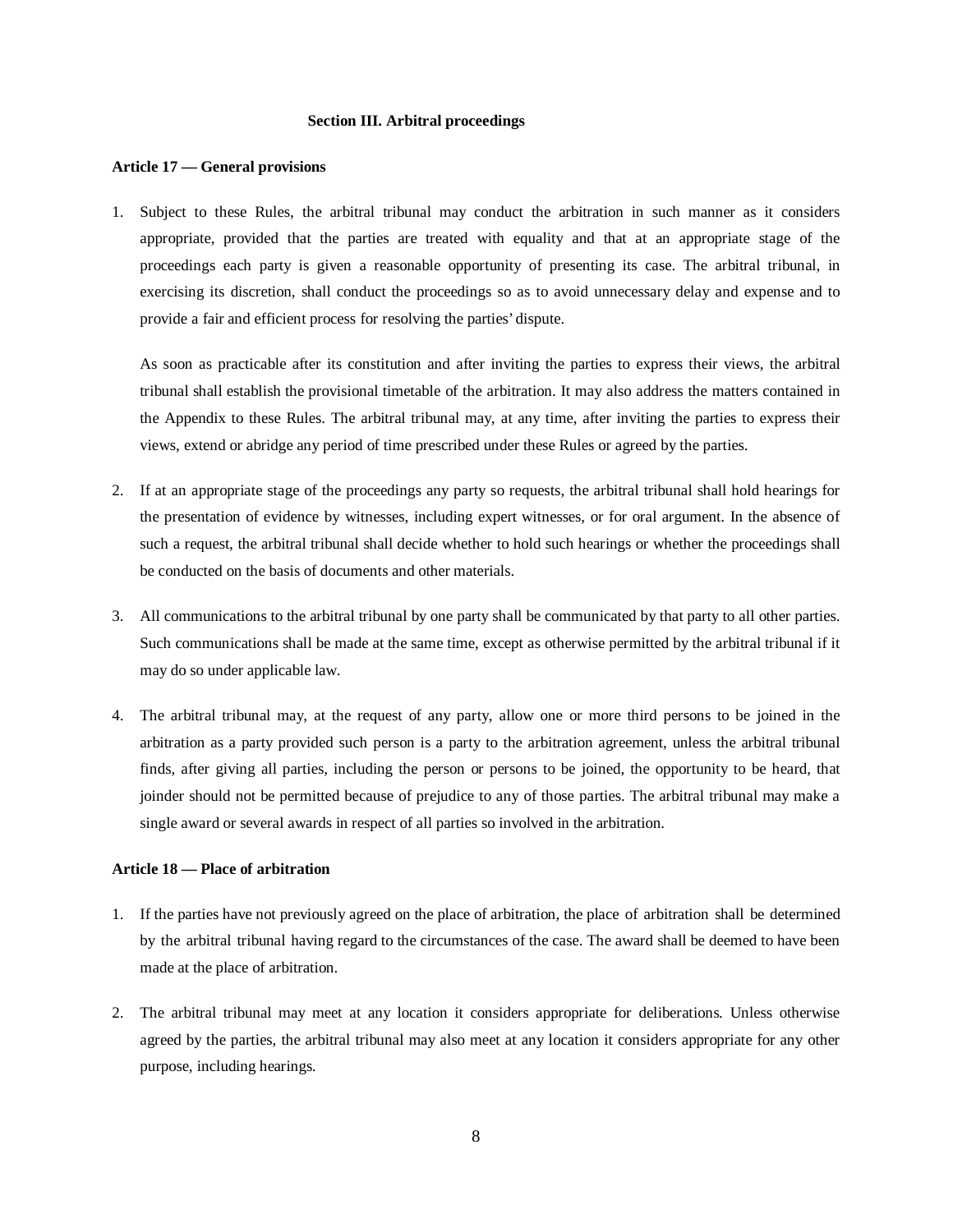#### **Article 19 — Language**

- 1. Subject to an agreement by the parties, the arbitral tribunal shall, promptly after its appointment, determine the language or languages to be used in the proceedings. This determination shall apply to the statement of claim, the statement of defence, and any further written statements and, if oral hearings take place, to the language or languages to be used in such hearings.
- 2. The arbitral tribunal may order that any documents annexed to the statement of claim or statement of defence, and any supplementary documents or exhibits submitted in the course of the proceedings, delivered in their original language, shall be accompanied by a translation into the language or languages agreed upon by the parties or determined by the arbitral tribunal.

#### **Article 20 — Statement of claim**

- 1. The claimant shall communicate its statement of claim in writing to the respondent and to each of the arbitrators within a period of time to be determined by the arbitral tribunal. The claimant may elect to treat its notice of arbitration referred to in article 3 as a statement of claim, provided that the notice of arbitration also complies with the requirements of paragraphs 2 to 4 of this article.
- 2. The statement of claim shall include the following particulars:
	- a) the names and contact details of the parties;
	- b) a statement of the facts supporting the claim;
	- c) the points at issue;
	- d) the relief or remedy sought; and
	- e) the legal grounds or arguments supporting the claim.
- 3. A copy of any contract or other legal instrument out of or in relation to which the dispute arises and of the arbitration agreement shall be annexed to the statement of claim.
- 4. The statement of claim should, as far as possible, be accompanied by all documents and other evidence relied upon by the claimant, or contain references to them.

#### **Article 21 — Statement of defence**

1. The respondent shall communicate its statement of defence in writing to the claimant and to each of the arbitrators within a period of time to be determined by the arbitral tribunal. The respondent may elect to treat its response to the notice of arbitration referred to in article 4 as a statement of defence, provided that the response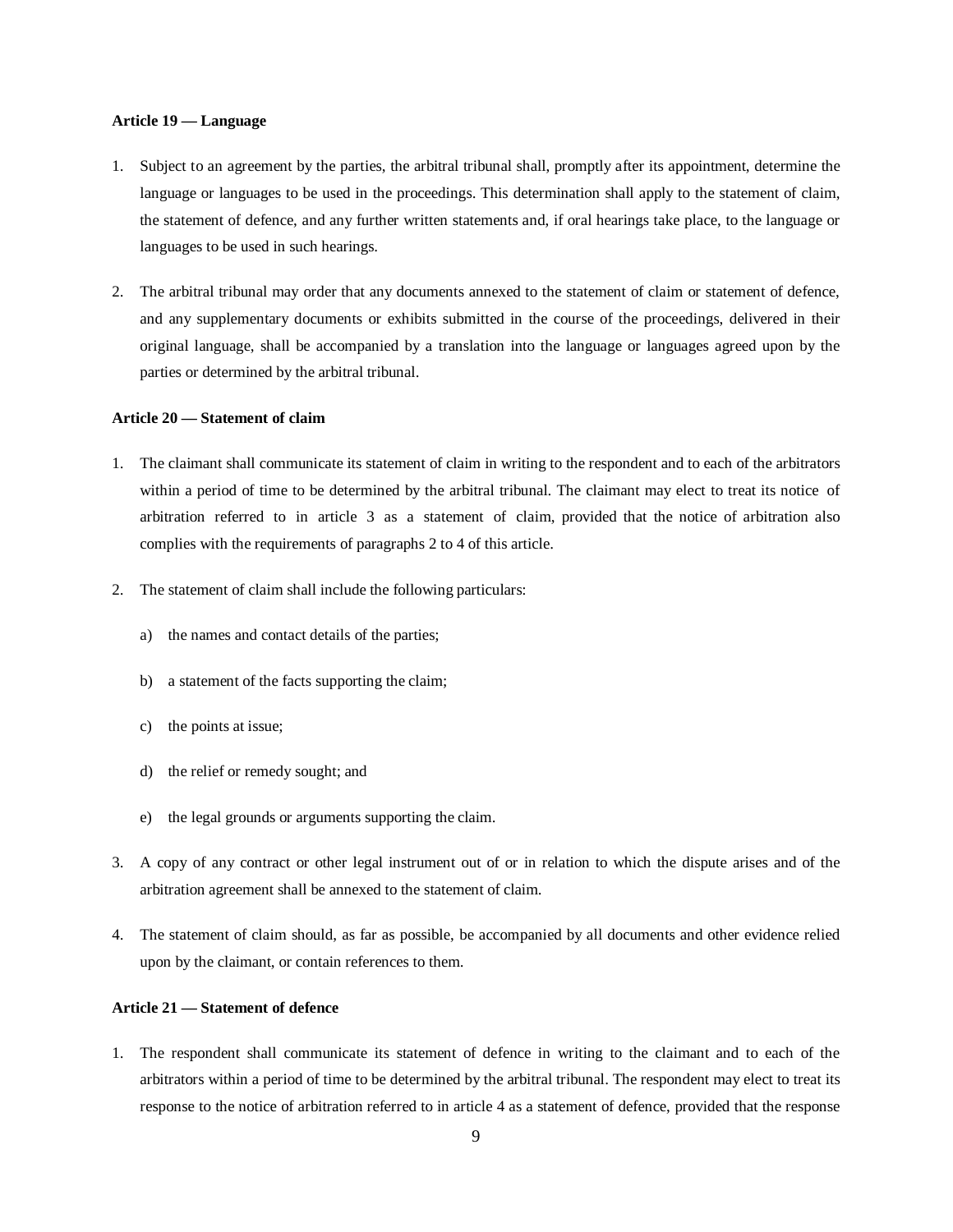to the notice of arbitration also complies with the requirements of paragraph 2 of this article.

- 2. The statement of defence shall reply to the particulars (b) to (e) of the statement of claim (article 20, paragraph 2). The statement of defence should, as far as possible, be accompanied by all documents and other evidence relied upon by the respondent, or contain references to them.
- 3. In its statement of defence, or at a later stage in the arbitral proceedings if the arbitral tribunal decides that the delay was justified under the circumstances, the respondent may make a counterclaim or rely on a claim for the purpose of a set-off provided that the arbitral tribunal has jurisdiction over it.
- 4. The provisions of article 20, paragraphs 2 to 4, shall apply to a counterclaim, a claim under article 4, paragraph 2 (e), and a claim relied on for the purpose of a set-off.

#### **Article 22 — Amendments to the claim or defence**

During the course of the arbitral proceedings, a party may amend or supplement its claim or defence, including a counterclaim or a claim for the purpose of a set-off, unless the arbitral tribunal considers it inappropriate to allow such amendment or supplement having regard to the delay in making it or prejudice to other parties or any other circumstances. However, a claim or defence, including a counterclaim or a claim for the purpose of a set-off, may not be amended or supplemented in such a manner that the amended or supplemented claim or defence falls outside the jurisdiction of the arbitral tribunal.

#### **Article 23 — Pleas as to the jurisdiction of the arbitral tribunal**

- 1. The arbitral tribunal shall have the power to rule on its own jurisdiction, including any objections with respect to the existence or validity of the arbitration agreement. For that purpose, an arbitration clause that forms part of a contract shall be treated as an agreement independent of the other terms of the contract. A decision by the arbitral tribunal that the contract is null shall not entail automatically the invalidity of the arbitration clause.
- 2. A plea that the arbitral tribunal does not have jurisdiction shall be raised no later than in the statement of defence or, with respect to a counterclaim or a claim for the purpose of a set-off, in the reply to the counterclaim or to the claim for the purpose of a set-off. A party is not precluded from raising such a plea by the fact that it has appointed or participated in the appointment of an arbitrator. A plea that the arbitral tribunal is exceeding the scope of its authority shall be raised as soon as the matter alleged to be beyond the scope of its authority is raised during the arbitral proceedings. The arbitral tribunal may, in either case, admit a later plea if it considers the delay justified.
- 3. The arbitral tribunal may rule on a plea referred to in paragraph 2 either as a preliminary question or in an award on the merits. The arbitral tribunal may continue the arbitral proceedings and make an award, notwithstanding any pending challenge to its jurisdiction before a court.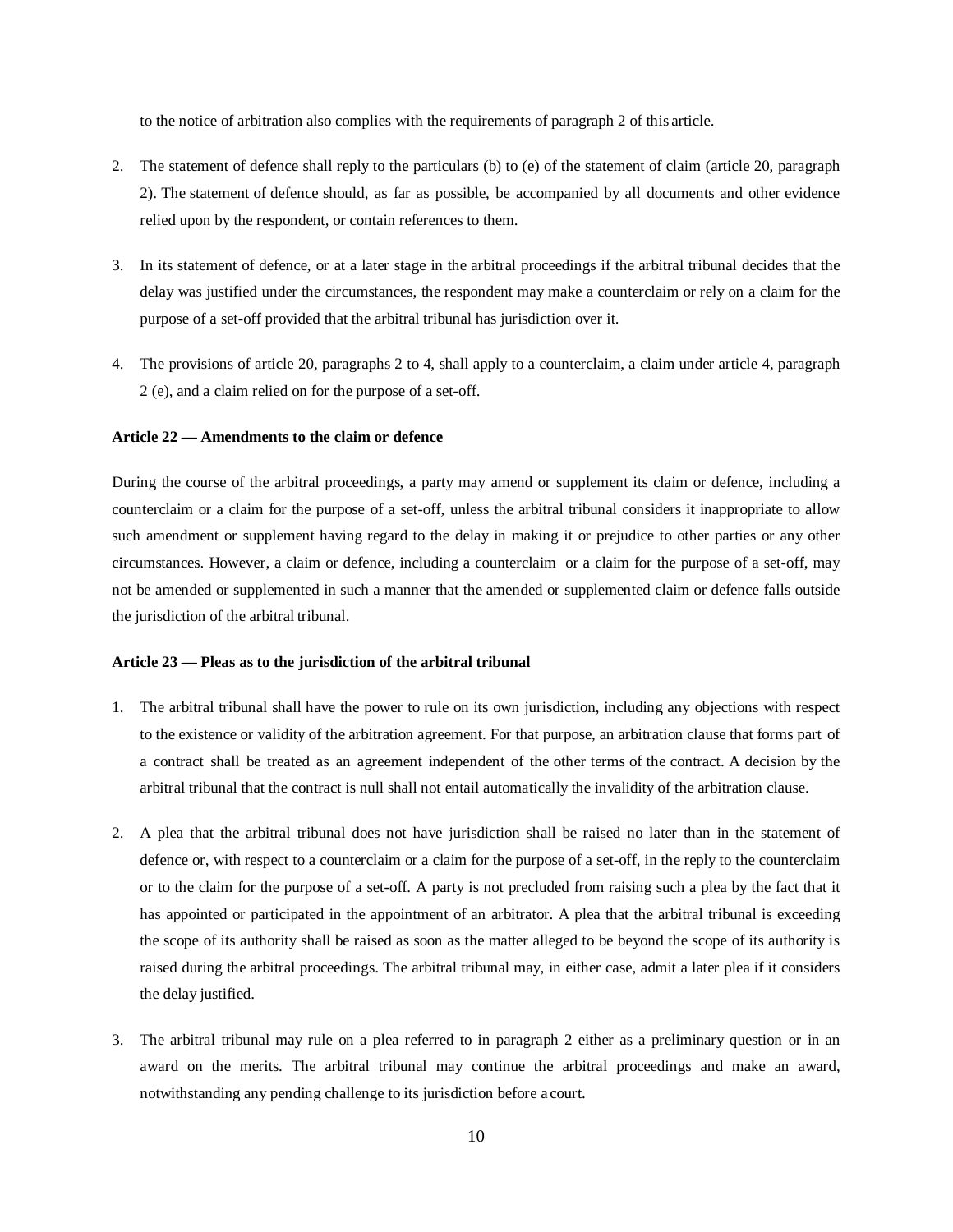# **Article 24 — Further written statements**

The arbitral tribunal shall decide which further written statements, in addition to the statement of claim and the statement of defence, shall be required from the parties or may be presented by them and shall fix the periods of time for communicating such statements.

# **Article 25 — Periods of time**

The periods of time fixed by the arbitral tribunal for the communication of written statements (including the statement of claim and statement of defence) should not exceed 45 days. However, the arbitral tribunal may extend the time limits if it concludes that an extension is justified.

#### **Article 26 — Interim measures**

- 1. The arbitral tribunal may, at the request of a party, grant interim measures.
- 2. An interim measure is any temporary measure by which, at any time prior to the issuance of the award by which the dispute is finally decided, the arbitral tribunal orders a party, for example and without limitation, to:
	- a) maintain or restore the *status quo* pending the determination of the dispute;
	- b) take action that would prevent, or refrain from taking action that is likely to cause (i) current or imminent harm or (ii) prejudice to the arbitral process itself;
	- c) provide a means of preserving assets out of which a subsequent award may be satisfied; or
	- d) preserve evidence that may be relevant and material to the resolution of the dispute.
- 3. The party requesting an interim measure shall satisfy the arbitral tribunal that:
	- a) harm not adequately reparable by an award of damages is likely to result if the measure is not ordered, and such harm substantially outweighs the harm that is likely to result to the party against whom the measure is directed if the measure is granted; and
	- b) there is a reasonable possibility that the requesting party will succeed on the merits of the claim. The determination on this possibility shall not affect the discretion of the arbitral tribunal in making any subsequent determination.
- 4. With regard to a request for an interim measure under paragraph 3 (d), the requirements in paragraphs 4 (a) and (b) shall apply only to the extent that the arbitral tribunal considers appropriate.
- 5. The arbitral tribunal may modify, suspend or terminate an interim measure it has granted, upon application of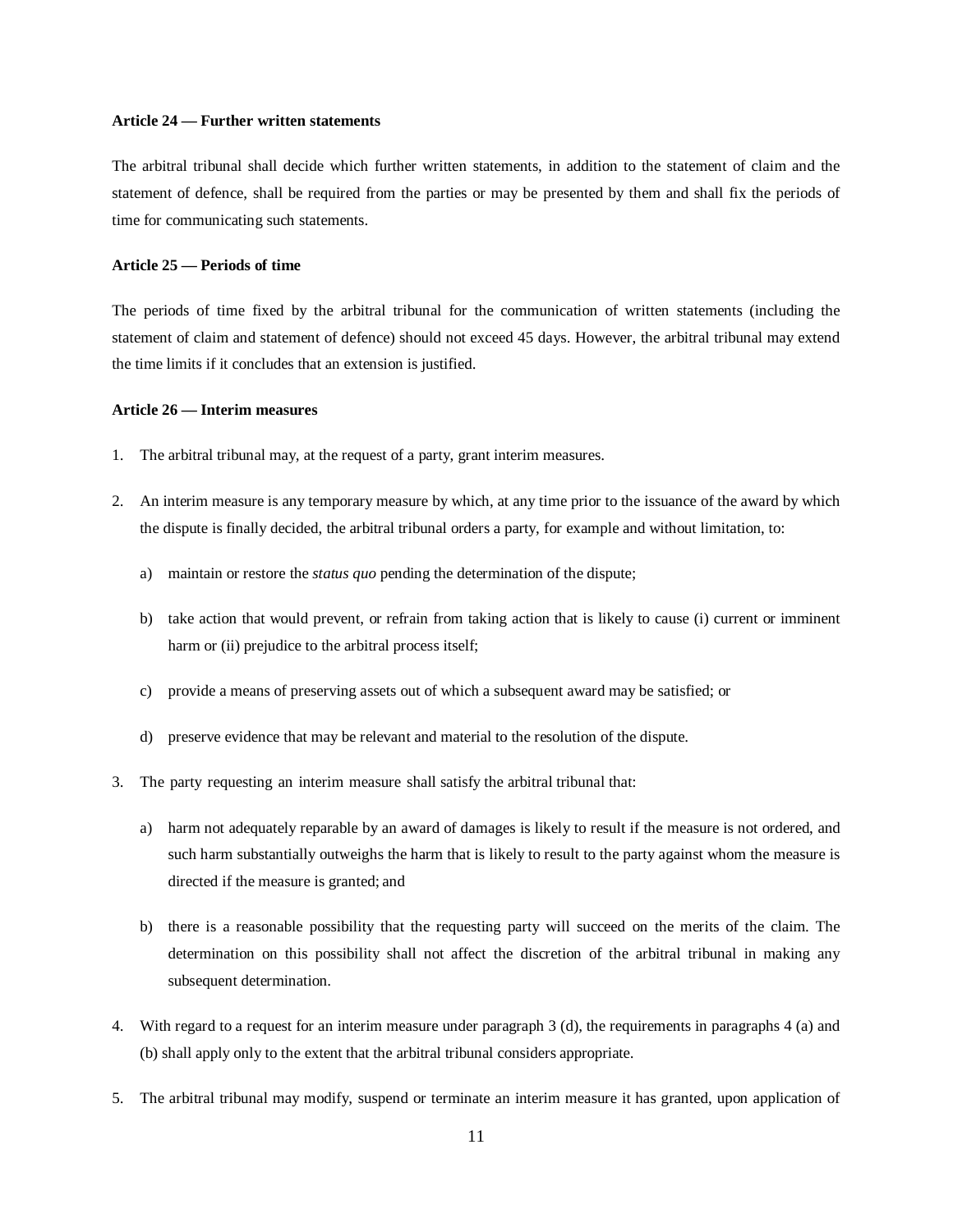any party or, in exceptional circumstances and upon prior notice to the parties, on the arbitral tribunal's own initiative.

- 6. The arbitral tribunal may require the party requesting an interim measure to provide appropriate security in connection with the measure.
- 7. The arbitral tribunal may require any party promptly to disclose any material change in the circumstances on the basis of which the interim measure was requested or granted.
- 8. The party requesting an interim measure may be liable for any costs and damages caused by the measure to any party if the arbitral tribunal later determines that, in the circumstances then prevailing, the measure should not have been granted. The arbitral tribunal may award such costs and damages at any point during the proceedings.
- 9. A request for interim measures addressed by any party to a judicial authority shall not be deemed incompatible with the agreement to arbitrate or as a waiver of that agreement.

# **Article 27 — Evidence**

- 1. Each party shall have the burden of proving the facts relied on to support its claim or defence.
- 2. Witnesses, including expert witnesses, who are presented by the parties to testify to the arbitral tribunal on any issue of fact or expertise may be any individual, notwithstanding that the individual is a party to the arbitration or in any way related to a party. Unless otherwise directed by the arbitral tribunal, statements by witnesses, including expert witnesses, may be presented in writing and signed by them.
- 3. At any time during the arbitral proceedings the arbitral tribunal may require the parties to produce documents, exhibits or other evidence within such a period of time as the arbitral tribunal shall determine.
- 4. The arbitral tribunal shall determine the admissibility, relevance, materiality and weight of the evidence offered.

## **Article 28 — Hearings**

- 1. In the event of an oral hearing, the arbitral tribunal shall give the parties adequate advance notice of the date, time and place thereof.
- 2. Witnesses, including expert witnesses, may be heard under the conditions and examined in the manner set by the arbitral tribunal. Hearings shall be held *in camera* unless the parties agree otherwise. The arbitral tribunal may require the retirement of any witness or witnesses, including expert witnesses, during the testimony of such other witnesses, except that a witness, including an expert witness, who is a party to the arbitration shall not, in principle, be asked to retire.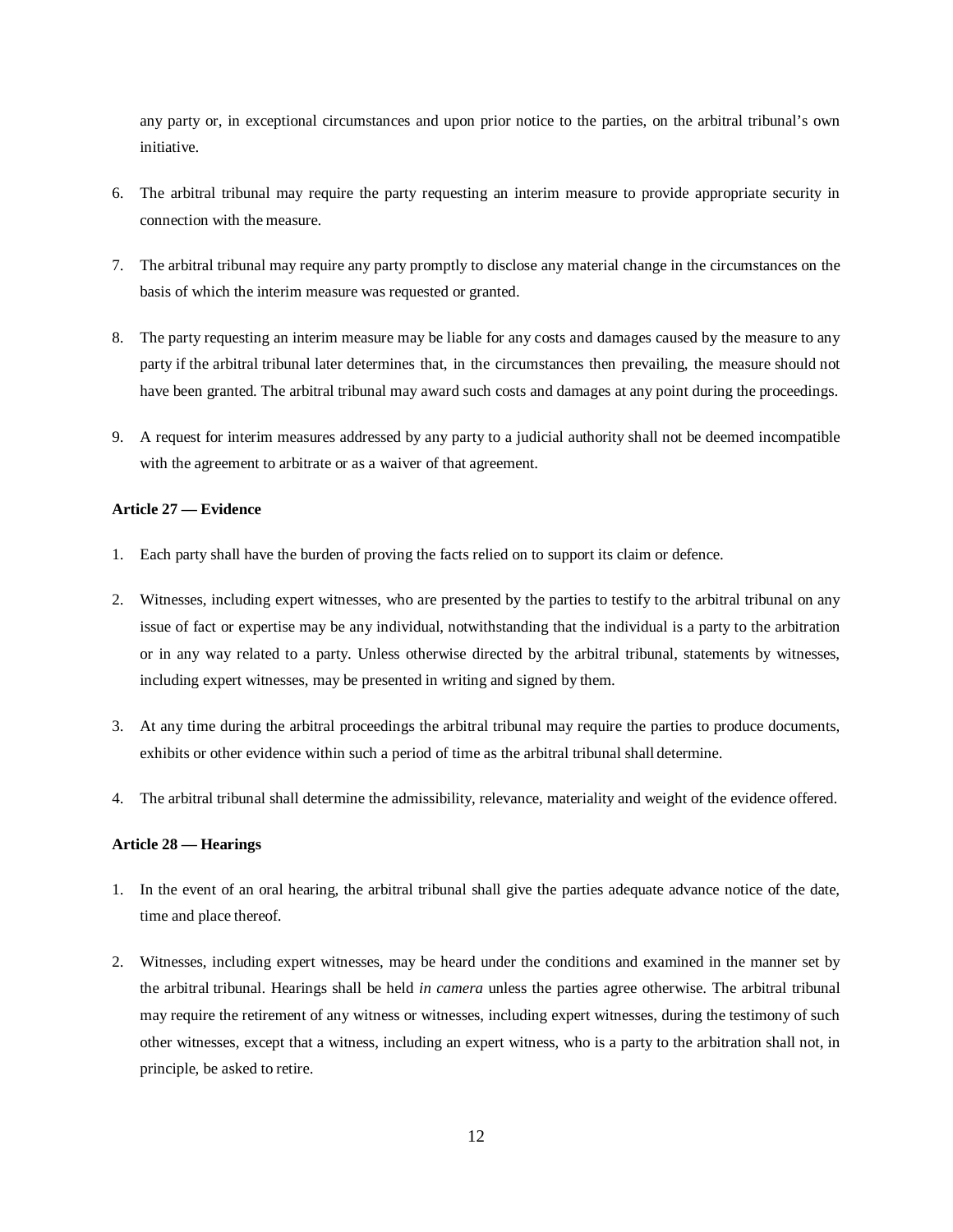3. The arbitral tribunal may direct that witnesses, including expert witnesses, be examined through means of telecommunication that do not require their physical presence at the hearing (such as videoconference).

#### **Article 29 — Experts appointed by the arbitral tribunal**

- 1. After consultation with the parties, the arbitral tribunal may appoint one or more independent experts to report to it, in writing, on specific issues to be determined by the arbitral tribunal. A copy of the expert's terms of reference, established by the arbitral tribunal, shall be communicated to the parties.
- 2. The expert shall, in principle before accepting appointment, submit to the arbitral tribunal and to the parties a description of his or her qualifications and a statement of his or her impartiality and independence. Within the time ordered by the arbitral tribunal, the parties shall inform the arbitral tribunal whether they have any objections as to the expert's qualifications, impartiality or independence. The arbitral tribunal shall decide promptly whether to accept any such objections. After an expert's appointment, a party may object to the expert's qualifications, impartiality or independence only if the objection is for reasons of which the party becomes aware after the appointment has been made. The arbitral tribunal shall decide promptly what, if any, action to take.
- 3. The parties shall give the expert any relevant information or produce for his or her inspection any relevant documents or goods that he or she may require of them. Any dispute between a party and such expert as to the relevance of the required information or production shall be referred to the arbitral tribunal for decision.
- 4. Upon receipt of the expert's report, the arbitral tribunal shall communicate a copy of the report to the parties, which shall be given the opportunity to express, in writing, their opinion on the report. A party shall be entitled to examine any document on which the expert has relied in his or her report.
- 5. At the request of any party, the expert, after delivery of the report, may be heard at a hearing where the parties shall have the opportunity to be present and to interrogate the expert. At this hearing, any party may present expert witnesses in order to testify on the points at issue. The provisions of article 28 shall be applicable to such proceedings.

#### **Article 30 — Default**

- 1. If, within the period of time fixed by these Rules or the arbitral tribunal, without showing sufficient cause:
	- a) the claimant has failed to communicate its statement of claim, the arbitral tribunal shall issue an order for the termination of the arbitral proceedings, unless there are remaining matters that may need to be decided and the arbitral tribunal considers it appropriate to doso;
	- b) the respondent has failed to communicate its response to the notice of arbitration or its statement of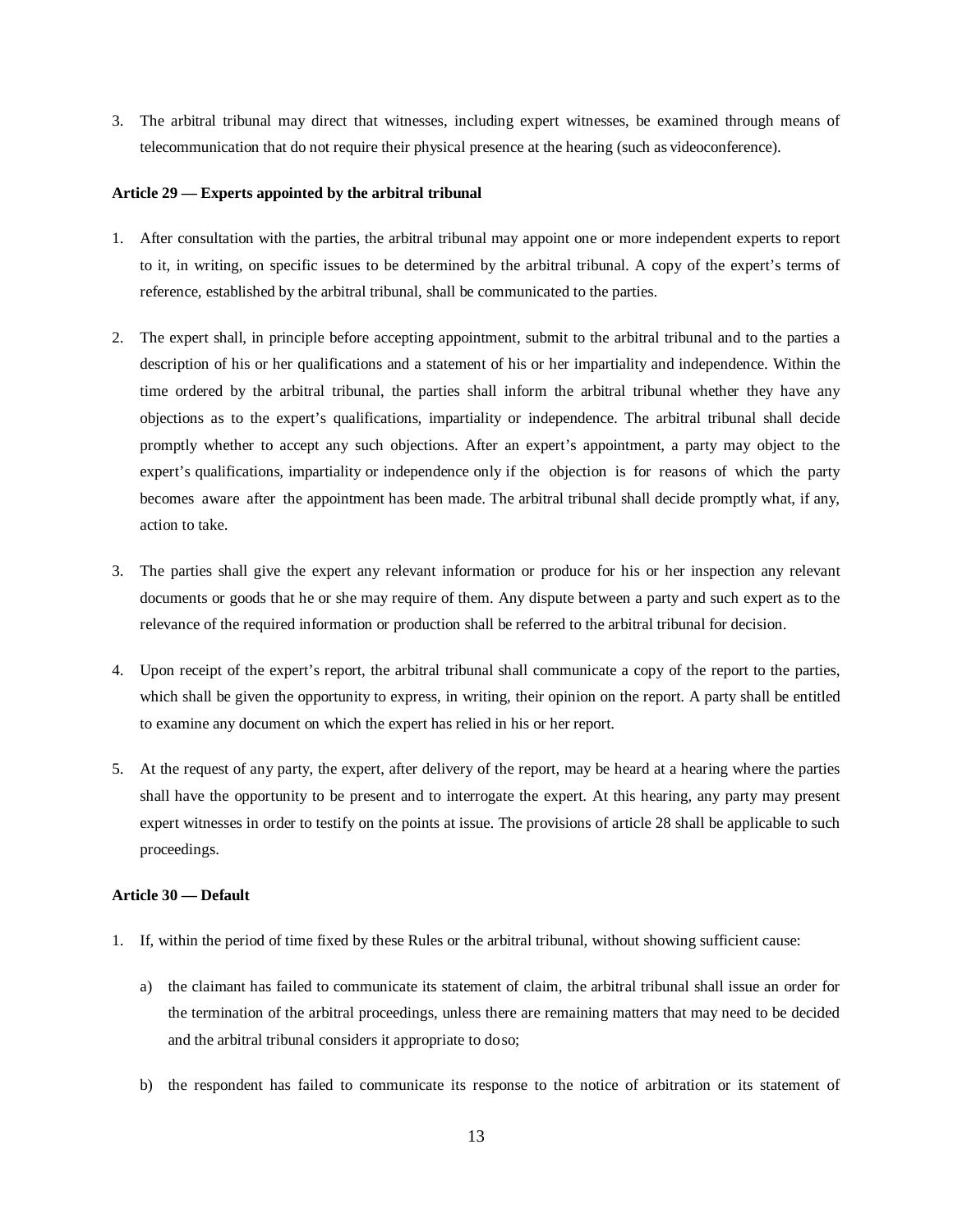defence, the arbitral tribunal shall order that the proceedings continue, without treating such failure in itself as an admission of the claimant's allegations; the provisions of this subparagraph also apply to a claimant's failure to submit a defence to a counterclaim or to a claim for the purpose of a set-off.

- 2. If a party, duly notified under these Rules, fails to appear at a hearing, without showing sufficient cause for such failure, the arbitral tribunal may proceed with the arbitration.
- 3. If a party duly invited by the arbitral tribunal to produce documents, exhibits or other evidence fails to do so within the established period of time, without showing sufficient cause for such failure, the arbitral tribunal may make the award on the evidence before it.

#### **Article 31 — Closure of hearings**

- 1. The arbitral tribunal may inquire of the parties if they have any further proof to offer or witnesses to be heard or submissions to make and, if there are none, it may declare the hearings closed.
- 2. The arbitral tribunal may, if it considers it necessary owing to exceptional circumstances, decide, on its own initiative or upon application of a party, to reopen the hearings at any time before the award is made.

#### **Article 32 — Waiver of right to object**

A failure by any party to object promptly to any non-compliance with these Rules or with any requirement of the arbitration agreement shall be deemed to be a waiver of the right of such a party to make such an objection, unless such party can show that, under the circumstances, its failure to object was justified.

# **Section IV. The award**

#### **Article 33 — Decisions**

- 1. When there is more than one arbitrator, any award or other decision of the arbitral tribunal shall be made by a majority of the arbitrators.
- 2. In the case of questions of procedure, when there is no majority or when the arbitral tribunal so authorises, the presiding arbitrator may decide alone, subject to revision, if any, by the arbitral tribunal.

# **Article 34 — Form and effect of the award**

- 1. The arbitral tribunal may make separate awards on different issues at different times.
- 2. All awards shall be made in writing and shall be final and binding on the parties. The parties shall carry out all awards without delay. By adopting these Rules, the parties waive their right to any form of appeal or recourse to a court or other judicial authority insofar as such waiver is valid under the applicable law.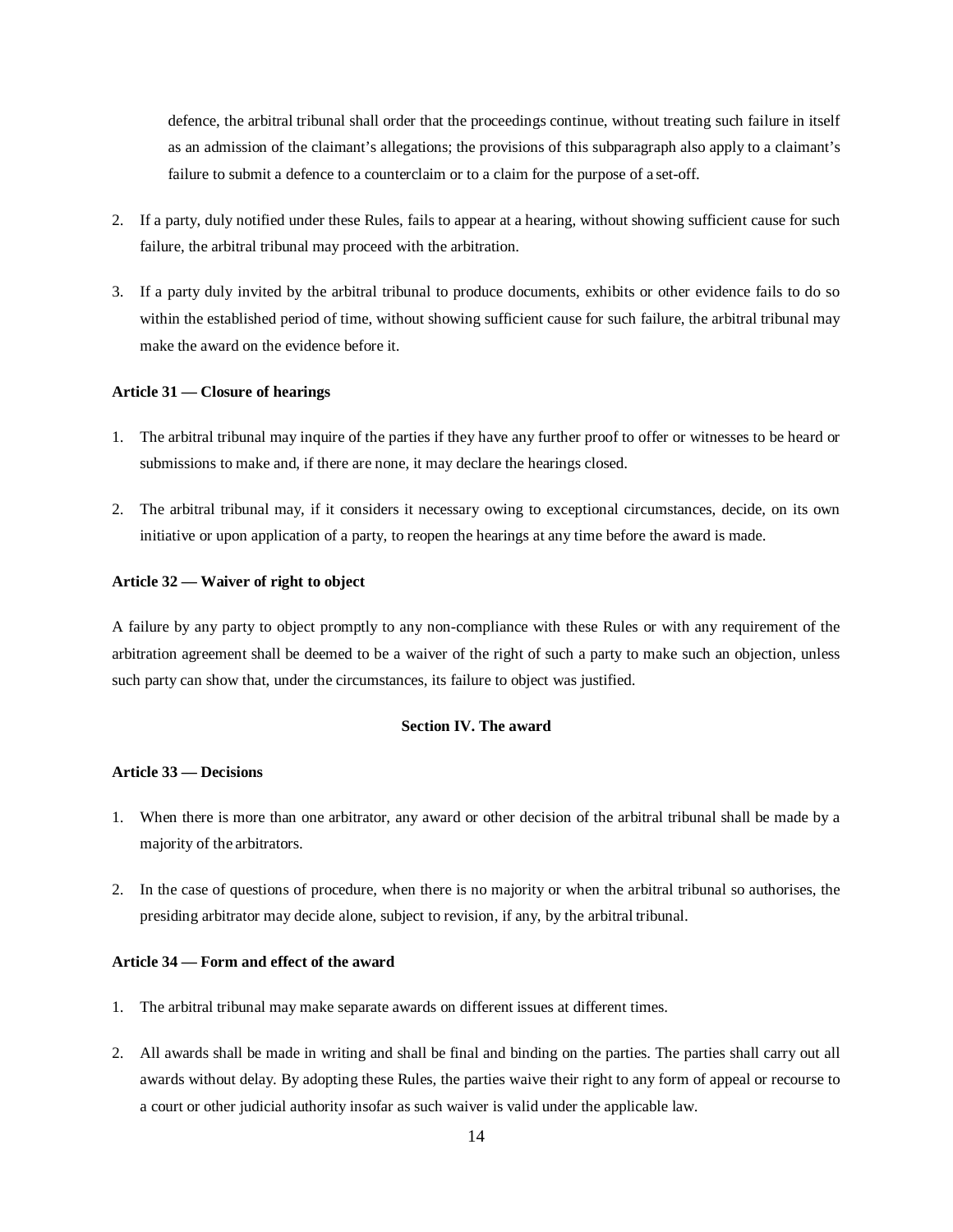- 3. The arbitral tribunal shall state the reasons upon which the award is based, unless the parties have agreed that no reasons are to be given.
- 4. An award shall be signed by the arbitrators and it shall contain the date on which the award was made and indicate the place of arbitration. Where there is more than one arbitrator and any of them fails to sign, the award shall state the reason for the absence of the signature.
- 5. An award may be made public with the consent of all parties or where and to the extent disclosure is required of a party by legal duty, to protect or pursue a legal right or in relation to legal proceedings before a court or other competent authority.
- 6. Copies of the award signed by the arbitrators shall be communicated to the parties and the CIArb by the arbitral tribunal.

#### **Article 35 — Applicable law,** *amiable compositeur*

- 1. The arbitral tribunal shall apply the rules of law designated by the parties as applicable to the substance of the dispute. Failing such designation by the parties, the arbitral tribunal shall apply the law which it determines to be appropriate.
- 2. The arbitral tribunal shall decide as *amiable compositeur* or *ex aequo et bono* only if the parties have expressly authorised the arbitral tribunal to do so.
- 3. In all cases, the arbitral tribunal shall decide in accordance with the terms of the contract, if any, and shall take into account any usage of trade applicable to the transaction.

# **Article 36 — Settlement or other grounds for termination**

- 1. If, before the award is made, the parties agree on a settlement of the dispute, the arbitral tribunal shall either issue an order for the termination of the arbitral proceedings or, if requested by the parties and accepted by the arbitral tribunal, record the settlement in the form of an arbitral award on agreed terms. The arbitral tribunal is not obliged to give reasons for such an award.
- 2. If, before the award is made, the continuation of the arbitral proceedings becomes unnecessary or impossible for any reason not mentioned in paragraph 1, the arbitral tribunal shall inform the parties of its intention to issue an order for the termination of the proceedings. The arbitral tribunal shall have the power to issue such an order unless there are remaining matters that may need to be decided and the arbitral tribunal considers it appropriate to do so.
- 3. Copies of the order for termination of the arbitral proceedings or of the arbitral award on agreed terms, signed by the arbitrators, shall be communicated by the arbitral tribunal to the parties and the CIArb. Where an arbitral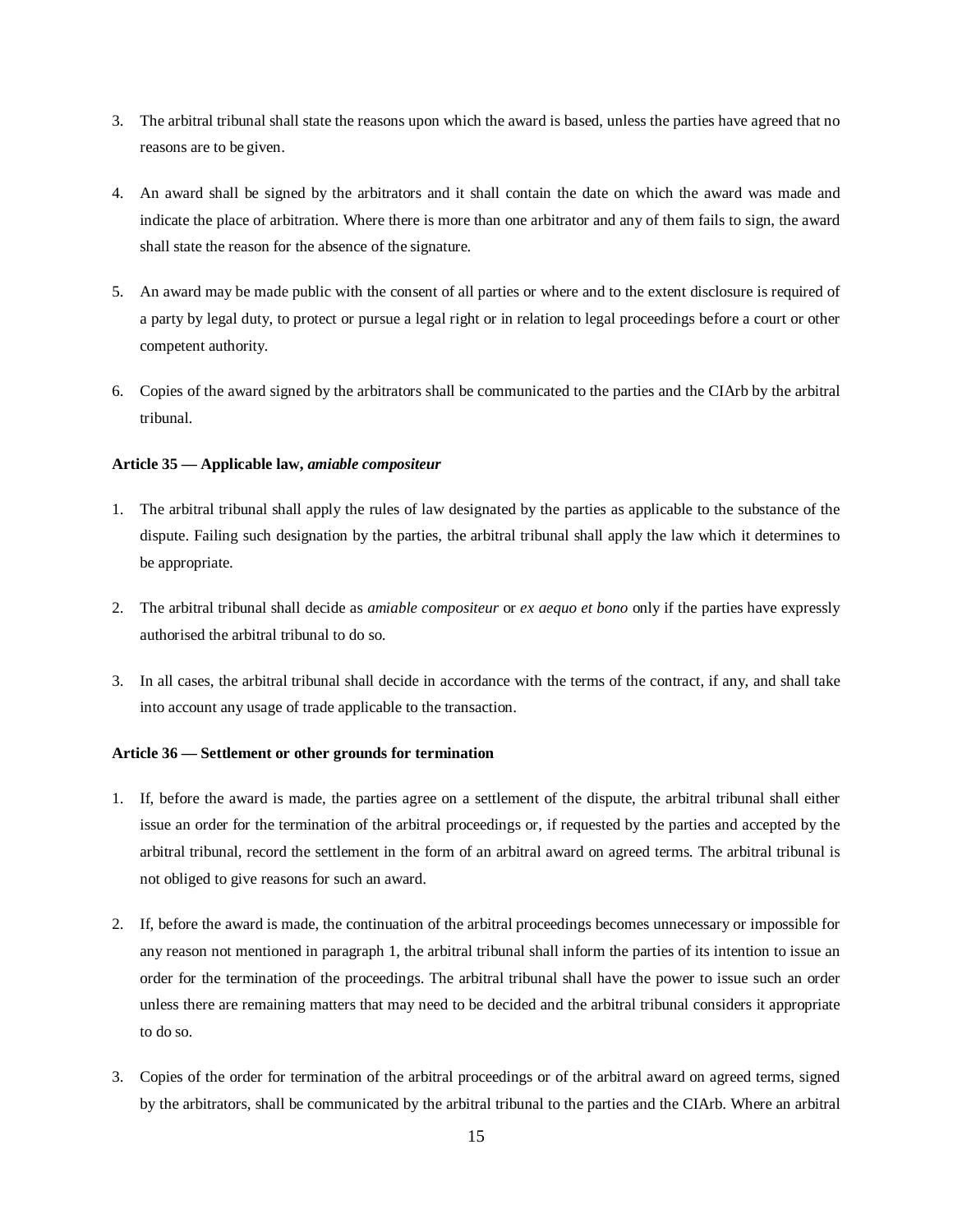award on agreed terms is made, the provisions of article 34, paragraphs 2, 4 and 5 shall apply.

#### **Article 37 — Interpretation of the award**

- 1. Within 30 days after the receipt of the award, a party, with notice to the other parties, may request that the arbitral tribunal give an interpretation of the award.
- 2. The interpretation shall be given in writing within 45 days after the receipt of the request. The interpretation shall form part of the award and the provisions of article 34, paragraphs 2 to 6 shall apply.

#### **Article 38 — Correction of the award**

- 1. Within 30 days after the receipt of the award, a party, with notice to the other parties, may request the arbitral tribunal to correct in the award any error in computation, any clerical or typographical error, or any error or omission of a similar nature. If the arbitral tribunal considers that the request is justified, it shall make the correction within 45 days of receipt of the request.
- 2. The arbitral tribunal may within 30 days after the communication of the award make such corrections on its own initiative.
- 3. Such corrections shall be in writing and shall form part of the award. The provisions of article 34, paragraphs 2 to 6, shall apply.

#### **Article 39 — Additional award**

- 1. Within 30 days after the receipt of the termination order or the award, a party, with notice to the other parties, may request the arbitral tribunal to make an award or an additional award as to claims presented in the arbitral proceedings but not decided by the arbitral tribunal.
- 2. If the arbitral tribunal considers the request for an award or additional award to be justified, it shall render or complete its award within 60 days after the receipt of the request. The arbitral tribunal may extend, if necessary, the period of time within which it shall make the award.
- 3. When such an award or additional award is made, the provisions of article 34, paragraphs 2 to 6, shall apply.

# **Article 40 — Definition of costs**

- 1. The arbitral tribunal shall fix the costs of arbitration in the final award and, if it deems appropriate, in another decision.
- 2. The term "costs" includes only: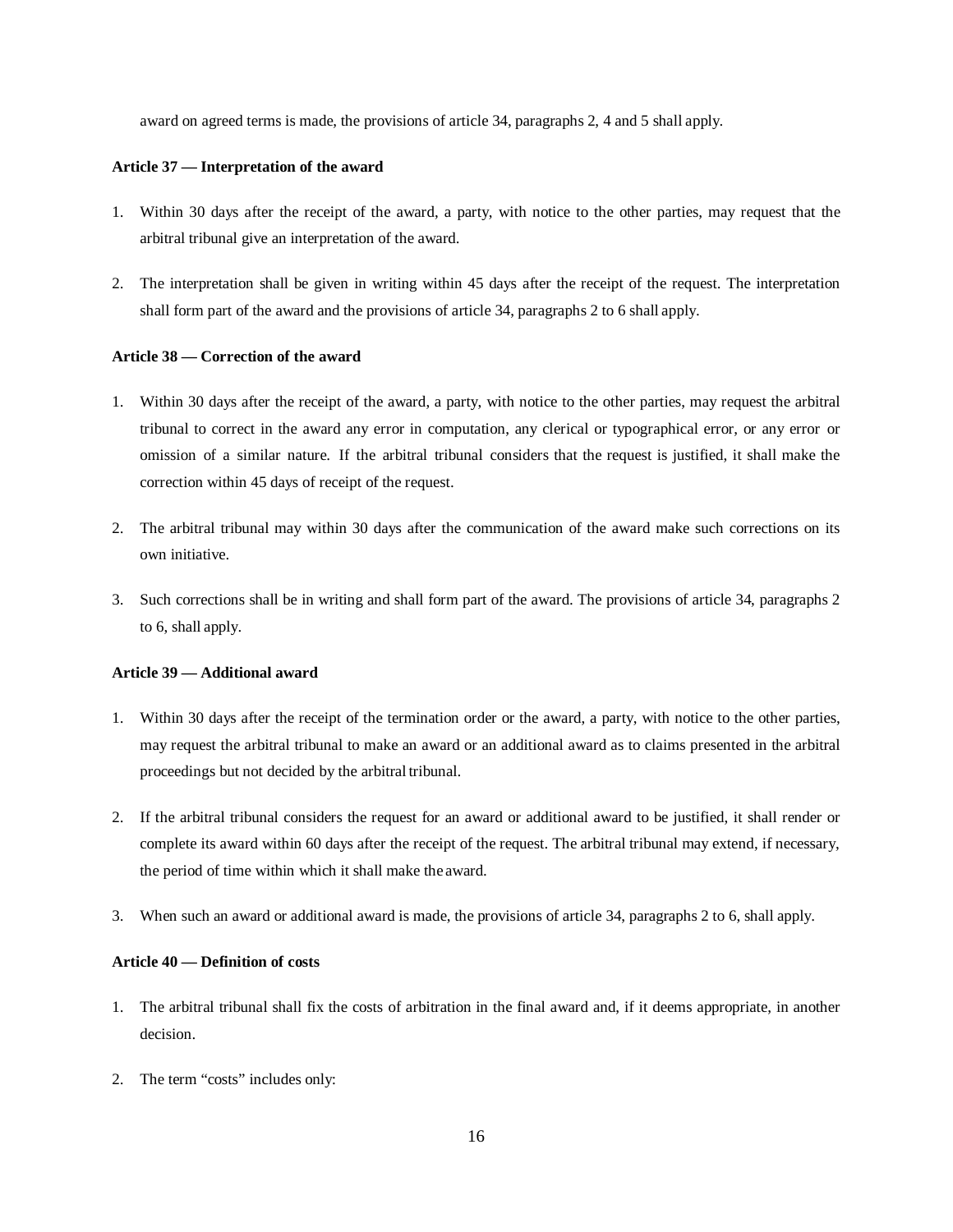- a) the fees of the arbitral tribunal to be stated separately as to each arbitrator and to be fixed by the tribunal itself in accordance with article 41;
- b) the reasonable travel and other expenses incurred by the arbitrators;
- c) the reasonable costs of expert advice and of other assistance required by the arbitral tribunal;
- d) the reasonable travel and other expenses of witnesses to the extent that such expenses are approved by the arbitral tribunal;
- e) the legal and other costs incurred by the parties in relation to the arbitration to the extent that the arbitral tribunal determines that the amount of such costs is reasonable;
- f) any fees and expenses of the CIArb.
- 3. In relation to interpretation, correction or completion of any award under articles 37 to 39, the arbitral tribunal may charge the costs referred to in paragraphs 2 (b) to (f), but no additional fees.

# **Article 41 — Fees and expenses of arbitrators**

- 1. The fees and expenses of the arbitrators shall be reasonable in amount, taking into account the amount in dispute, the complexity of the subject matter, the time spent by the arbitrators and any other relevant circumstances of the case.
- 2. Promptly after its constitution, the arbitral tribunal shall inform the parties as to how it proposes to determine its fees and expenses, including any rates it intends to apply.
- 3. When informing the parties of the arbitrators' fees and expenses that have been fixed pursuant to article 40, paragraphs 2 (a) and (b), the arbitral tribunal shall also explain the manner in which the corresponding amounts have been calculated.
- 4. The arbitral tribunal shall proceed with the arbitration, in accordance with article 17, paragraph 1.

# **Article 42 — Allocation of costs**

- 1. The costs of the arbitration shall in principle be borne by the unsuccessful party or parties. However, the arbitral tribunal may apportion each of such costs between the parties if it determines that apportionment is reasonable, taking into account the circumstances of the case.
- 2. The arbitral tribunal shall in the final award or, if it deems appropriate, in any other award, determine any amount that a party may have to pay to another party as a result of the decision on allocation of costs.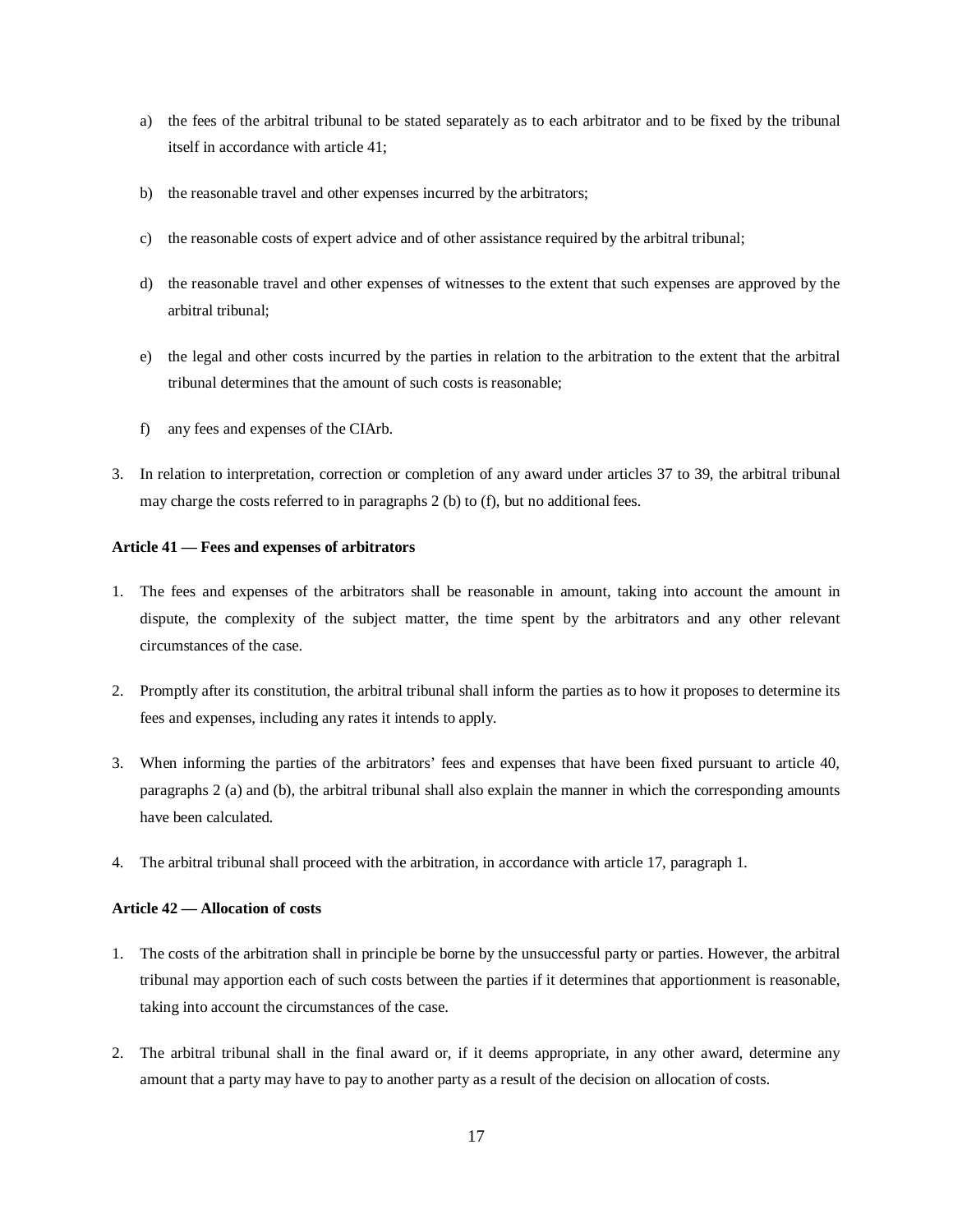# **Article 43 — Deposit of costs**

- 1. The arbitral tribunal, on its establishment, may request the parties to deposit an equal amount as an advance for the costs referred to in article 40, paragraphs 2 (a) to (c).
- 2. During the course of the arbitral proceedings, the arbitral tribunal may request supplementary deposits from the parties.
- 3. If the required deposits are not paid in full within 30 days after the receipt of the request, the arbitral tribunal shall so inform the parties in order that one or more of them may make the required payment. If such a payment is not made, the arbitral tribunal may order the suspension or termination of the arbitral proceedings.
- 4. After a termination order or final award has been made, the arbitral tribunal shall render an accounting to the parties of the deposits received and return any unexpended balance to the parties.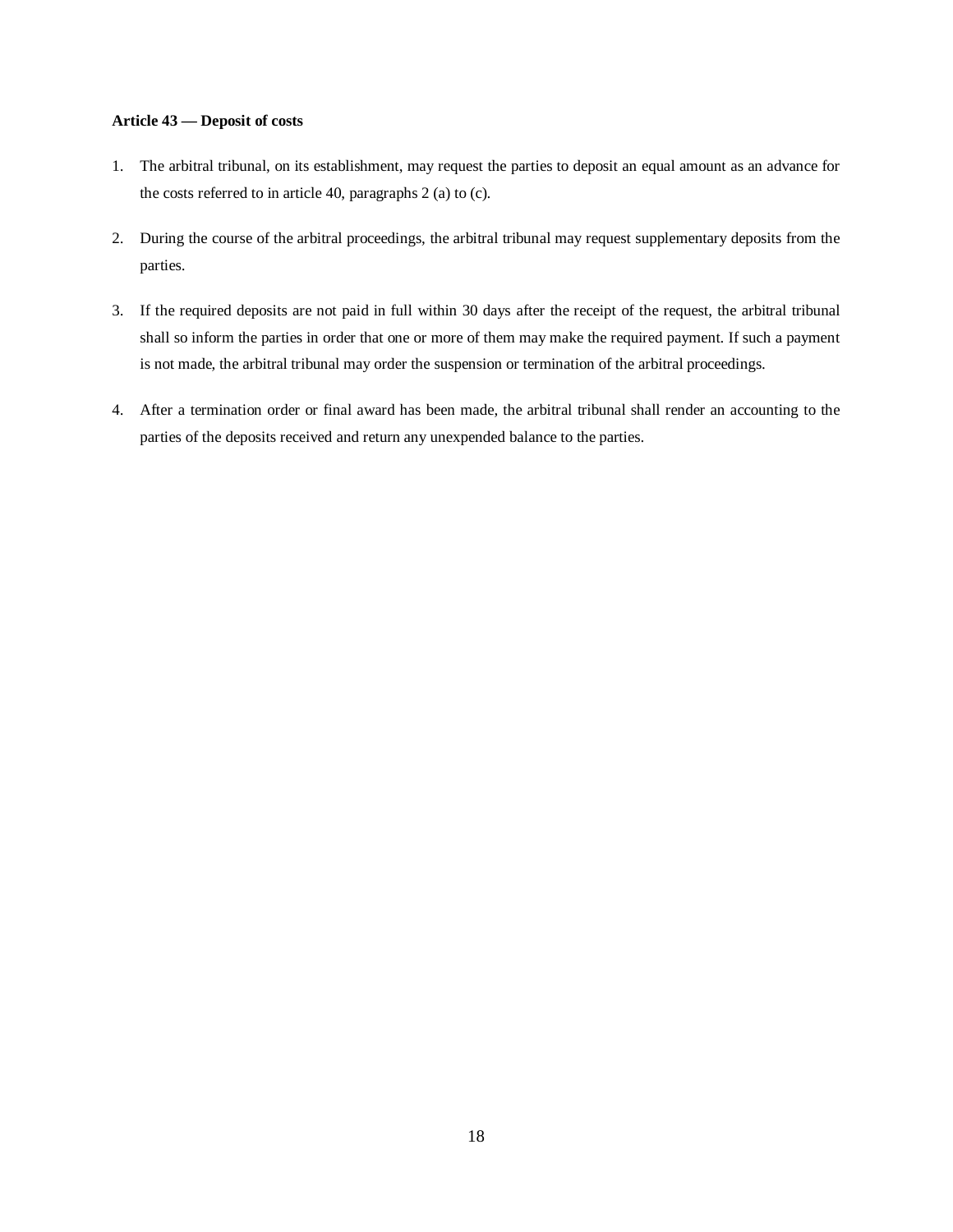#### **Appendix**

# **Matters for potential consideration by the parties and the arbitral tribunal at the case management conference**

In determining the matters to be addressed at the case management conference, the arbitral tribunal and the parties should take into account the size of the parties' claims and the complexity of the dispute. The following checklist identifies matters that the arbitral tribunal and the parties might address at the conference. The list below may be supplemented or modified by either of them in light of the subject matter and issues involved in the case:

#### **1. Applicable arbitration rules**

- a) any dispute regarding the meaning or applicability of the Rules;
- b) any agreements by the parties to opt out of, or modify, any of the applicable Rules.

#### **2. Place of arbitration and applicable procedural law**

Any dispute or agreement regarding what arbitration law applies to the proceedings.

# **3. Applicable substantive law**

Any dispute or agreement regarding what substantive law governs the parties' dispute.

# **4. Language(s), translation and interpretation**

- a) any dispute or agreement regarding the language(s) of the arbitration proceedings;
- b) any need for translation of documents or the use of interpreters in hearings or conferences, and, if so, when and how any of these arrangements will be made and paid for.

# **5. Tribunal's fees and expenses**

Arrangements for the payment of the arbitrators' fees and costs pursuant to article 41.

#### **6. Deposits of costs**

Any issues concerning the payment and administration of advance deposits covering arbitrators' fees and expenses.

# **7. Tribunal's jurisdiction**

Any dispute regarding the arbitral tribunal's jurisdiction to decide the issues presented by the parties in their claims, counterclaims and defences.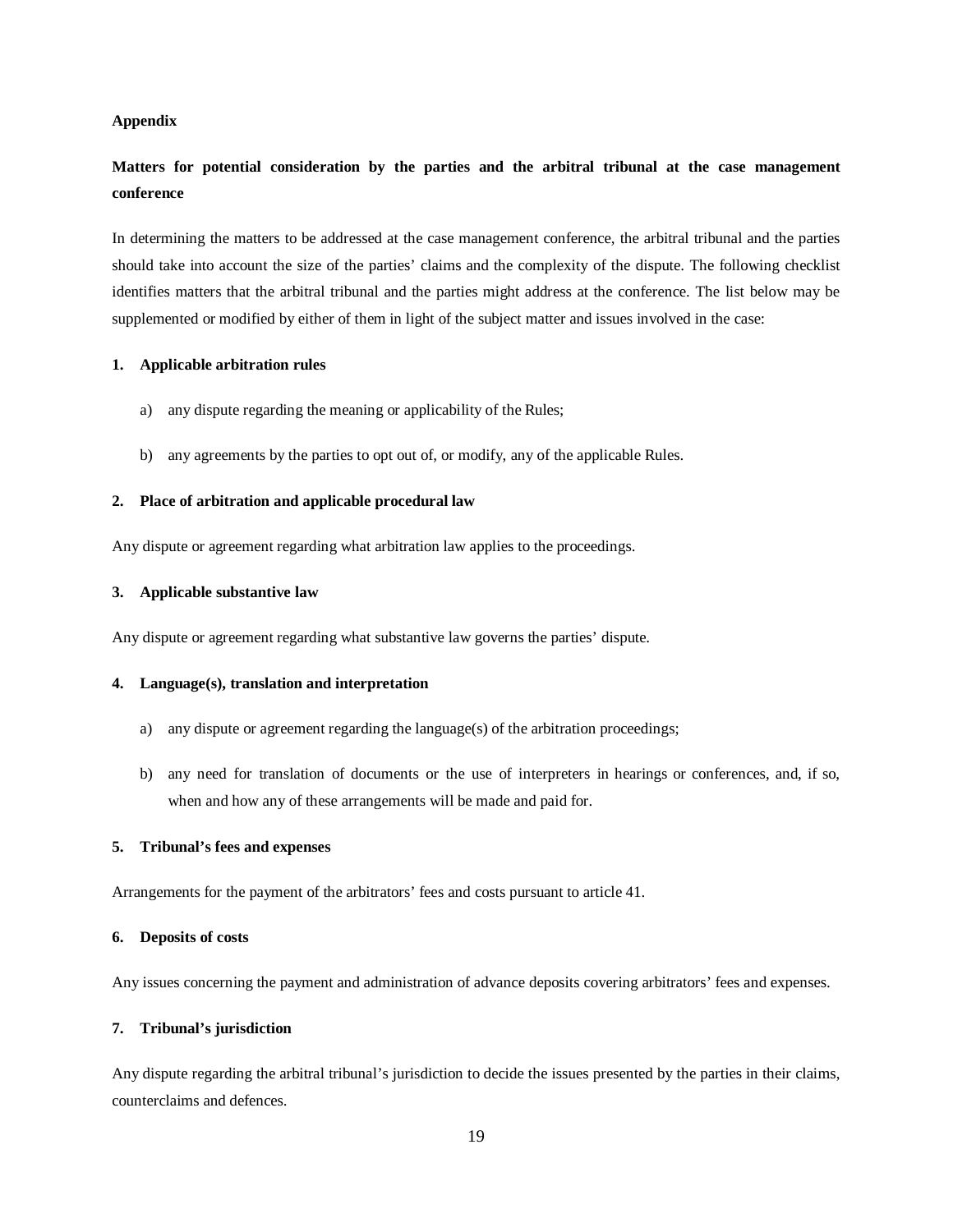# **8. Tribunal's impartiality and independence**

- a) whether the parties wish to raise any unwaived matters regarding the arbitrators' availability, impartiality and independence;
- b) the possible adoption of any guidelines or protocols dealing with conflicts of interest.

# **9. Interim measures**

Whether either party anticipates seeking interim or conservatory measure and, if so, when a request for either type of relief should be filed.

# **10. Any pending litigation relating to the claims and defences**

Any pending litigation relating in any way to the claims, counterclaims and defences asserted in the arbitration proceedings.

#### **11. Representation**

The possible adoption of any specific guidelines or protocols dealing with party representation.

#### **12. Confidentiality**

Any confidentiality or trade secret concerns that will require particular measures to protect confidential or proprietary information.

# **13. Communications with the tribunal**

The use of electronic means of communication in submissions to the arbitral tribunal and any other communication among the parties and the arbitral tribunal.

# **14. Defining issues (and early disposition)**

- a) any threshold or dispositive issues that can be decided efficiently early in the proceedings through the issuance of one or more partial awards;
- b) the possible adoption, with respect to the granting of partial dispositive relief, of any specific guidelines or protocols dealing with early disposition of issues.

# **15. Bifurcation**

The possible bifurcation of the proceedings.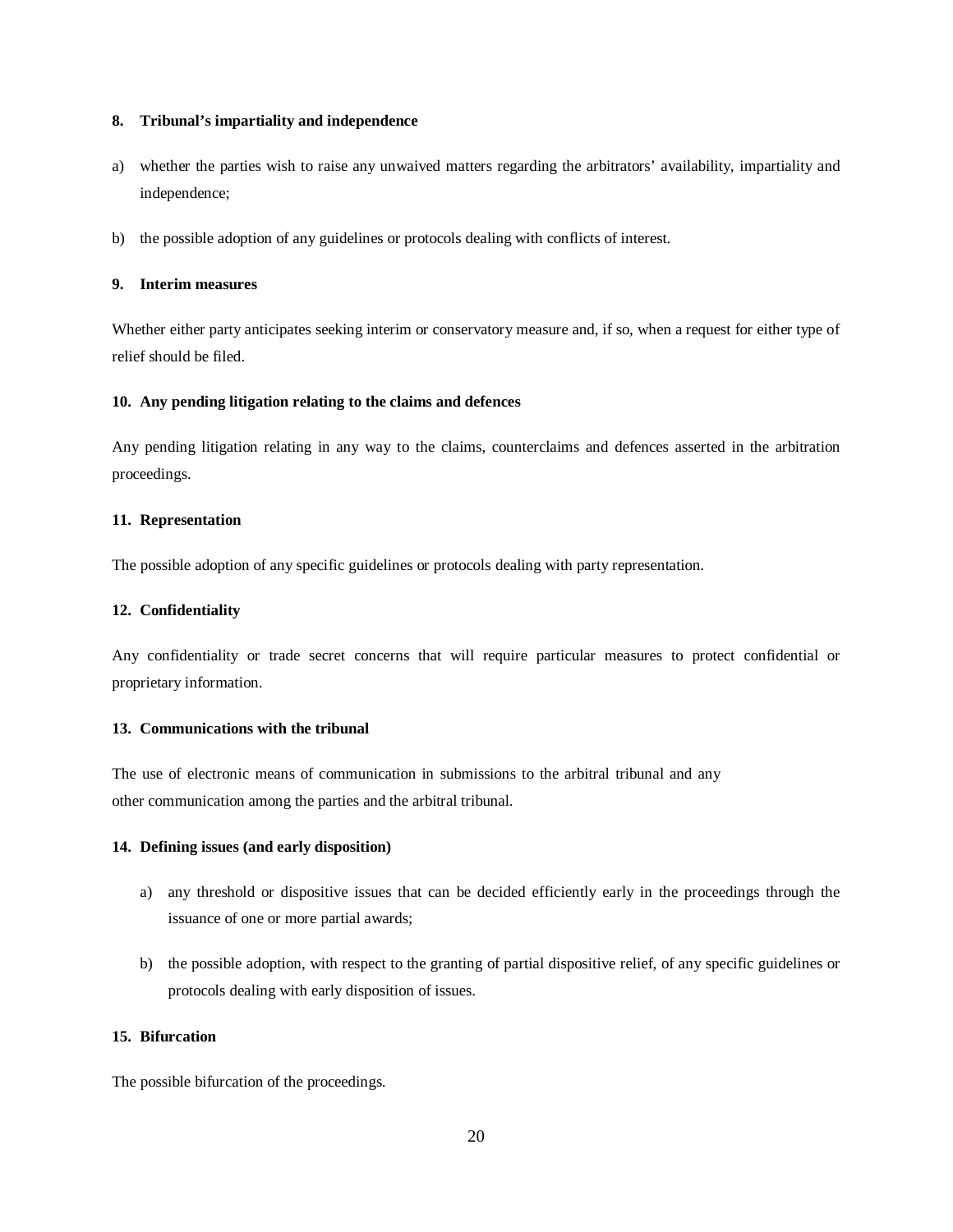# **16. ADR mechanisms**

Whether the parties have considered attempting to either settle or resolve their dispute through any other alternative dispute resolution mechanism.

## **17. Written submissions and exhibits**

- a) the need for submission of a more detailed or amended statement of claim, counterclaim, or defence;
- b) any limitations on the length or scope of written submissions;
- c) any arrangements that may be made for real-time stenography, electronically searchable transcripts, electronically available and searchable exhibits and briefs containing electronic links to transcript pages, exhibits and authorities;
- d) the potential use of summary exhibits intended to supplement or serve as a substitute for voluminous exhibits or collective exhibits.

# **18. Evidence in international arbitration**

The possible adoption of any rules, guidelines or protocols dealing with the taking of evidence in international arbitration.

# **19. Production of documents**

- a) whether and to what extent the parties will exchange requests for production of documents;
- b) in the event that the parties are to exchange requests for documents, deadlines for objecting to specific requests, for the filing of objections relating to the sufficiency of document production, for responses to such objections, and for a hearing date on such objections should the arbitral tribunal conclude that an oral hearing would be useful;
- c) a possible requirement that the parties confer in good faith and attempt to agree on the production of documents and other information prior to seeking a ruling from the arbitral tribunal that certain documents or information should be disclosed;
- d) whether the parties wish to agree on a specific standard for the disclosure of documents, in the absence of which the arbitral tribunal shall apply to all document and information requests a standard of materiality of such documents and information to any claim or defence;
- e) any issues relating to the production of electronically stored information, including how costs are to be borne for searches for requested information or documents, and how those issues should be resolved.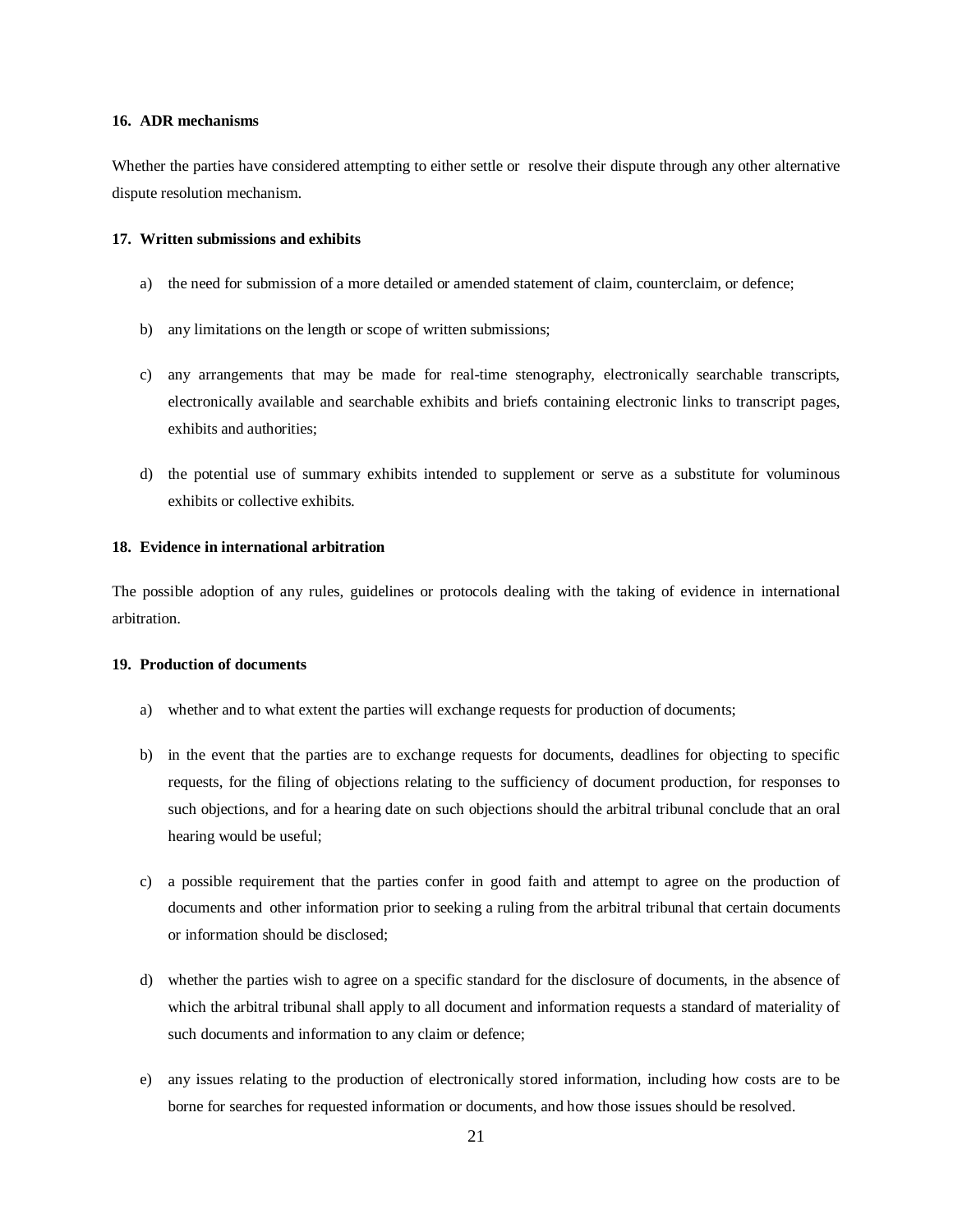#### **20. Site inspection**

Whether the parties anticipate the need for a site inspection by the arbitral tribunal or a tribunal-appointed expert, and, if so, when the inspection should be conducted and under what procedure.

## **21. Witnesses and expert witnesses**

- a) counsels' communications with witnesses in the course of testimony;
- b) the possibility that the parties might be able to resolve certain issues with the involvement of their experts;
- c) whether the parties will present expert witnesses, and if so, what schedule should be established with respect to the identification of experts and the exchange of expert reports;
- d) the potential use of joint written reports by opposing expert witnesses, in which the experts identify and explain points of agreement and disagreement;
- e) the potential use of witness panels involving opposing experts or lay witnesses who will testify on the same or similar subject matter;
- f) the need or desirability for the arbitral tribunal to appoint one or more experts.

# **22. Presentation of evidence**

- a) the order in which the parties will present their evidence and the manner in which such evidence will be presented, including the possibility of the receipt of oral testimony via videoconference or other means.
- b) Deadlines for:
	- i. the identification of all witnesses and the subject matter of their anticipated testimonies;
	- ii. the exchange of written witness statements; and
	- iii. the exchange of pre-hearing submissions, including exhibits.

## **23. Multiple parties**

Whether all necessary or appropriate parties have been joined in the arbitration.

#### **24. Consolidation**

The existence of additional arbitrations pending between the same or similar parties that might be consolidated or taken into consideration in the interest of efficiency.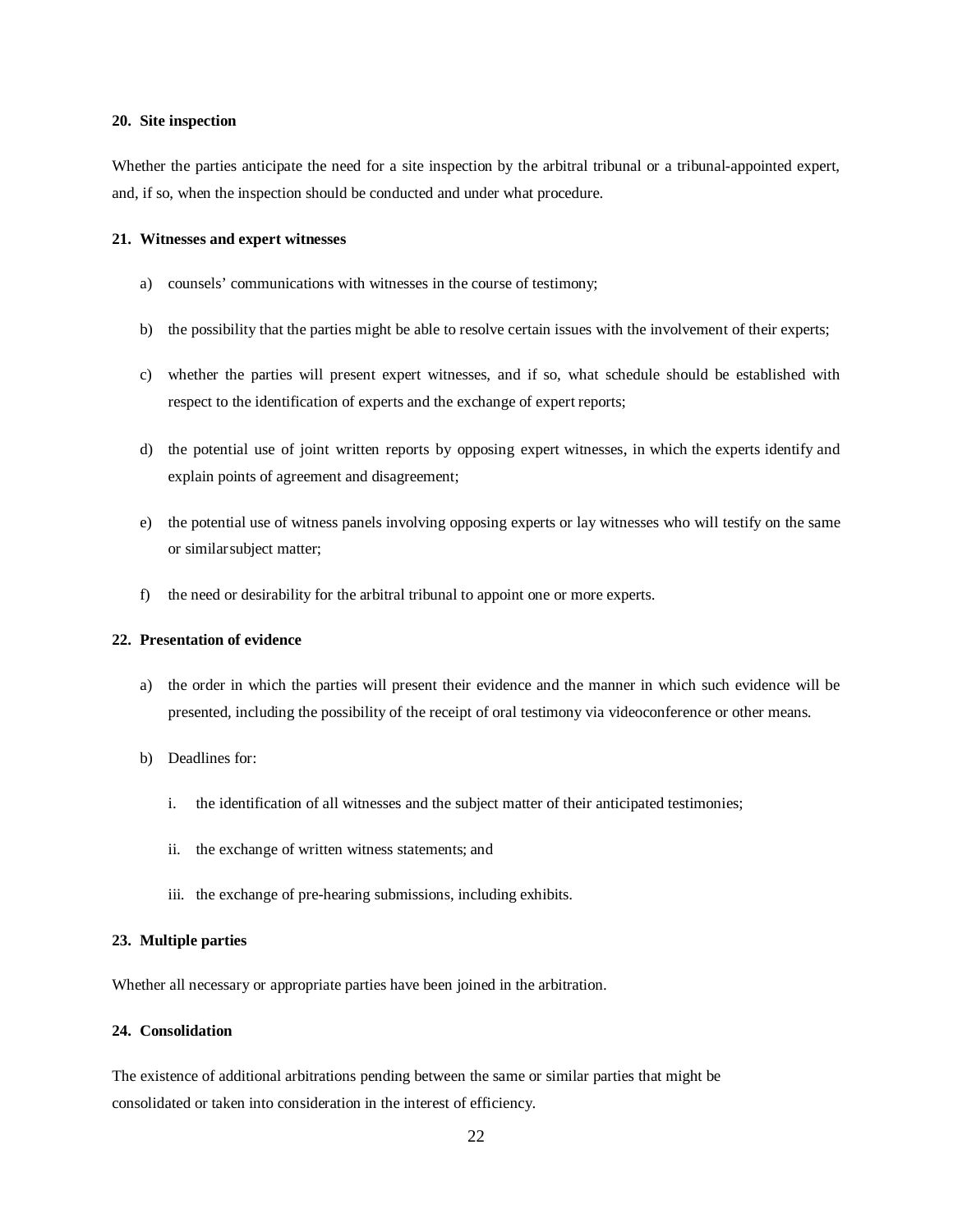# **25. Dates of subsequent or additional meetings**

Whether any additional case management conferences, including a pre- hearing organisational meeting, should be scheduled at this time.

# **26. Hearing**

- a) the date, time and place of the arbitration hearing;
- b) logistical considerations relating to the place at which the hearing will be conducted, including technological needs and any special needs of the parties, their representatives, the witnesses and the arbitral tribunal members;
- c) time limits at the hearing for argument and witness examination;
- d) the potential sequestration of witnesses at the hearing;
- e) whether, at the arbitration hearing:
	- i. testimony will be presented in person, in writing, by videoconference, internet, telephonically or by other means;
	- ii. there will be a stenographic transcript or other record of the proceeding, and, if so, the arrangements that will be made for it.

## **27. Post-hearing briefs**

Whether post-hearing submissions will be filed and, if so, whether any page limits will be imposed.

#### **28. Arbitral awards**

- a) the form of the arbitration award:
	- i. an award with no statement of supporting reasons;
	- ii. an award with a limited statement of supporting reasons; or
	- iii. an award with a full statement of supporting reasons.

# **29. Any other business**

Any other matter the arbitral tribunal or the parties may wish to address, including the use of any other guidelines and/or protocols where appropriate.